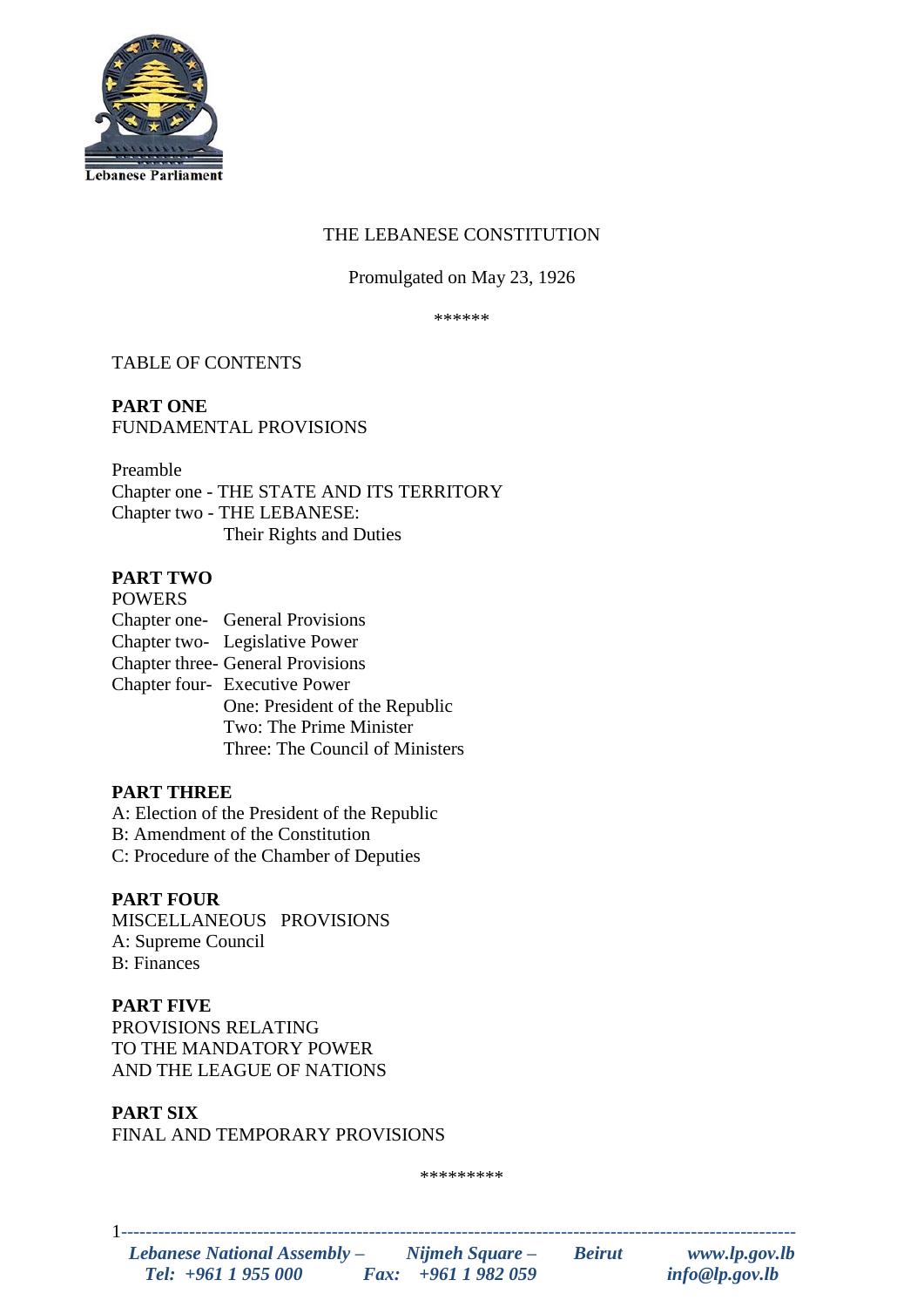

# **PART ONE**

# FUNDAMENTAL PROVISIONS

## **PREAMABLE**

(Introduced by the Constitutional Law of September 21, 1990)

**A)** Lebanon is a sovereign, free, and independent country. It is a final homeland for all its citizens. It is unified in its territory, people, and institutions within the boundaries defined in this constitution and recognized internationally.

**B)** Lebanon is Arab in its identity and in its affiliation. It is a founding and active member of the League of Arab States and abides by its pacts and covenants. Lebanon is also a founding and active member of the United Nations Organization and abides by its covenants and by the Universal Declaration of Human Rights. The Government shall embody these principles in all fields and areas without exception.

**C)** Lebanon is a parliamentary democratic republic based on respect for public liberties, especially the freedom of opinion and belief, and respect for social justice and equality of rights and duties among all citizens without discrimination.

**D)** The people are the source of authority and sovereignty; they shall exercise these powers through the constitutional institutions.

**E)** The political system is established on the principle of separation of powers, their balance, and cooperation.

**F)** The economic system is free and ensures private initiative and the right to private property.

**G)** The even development among regions on the educational, social, and economic levels shall be a basic pillar of the unity of the state and the stability of the system.

**H)** The abolition of political confessionalism shall be a basic national goal and shall be achieved according to a staged plan.

**I)** Lebanese territory is one for all Lebanese. Every Lebanese shall have the right to live in any part thereof and to enjoy the rule of law wherever he resides. There shall be no segregation of the people on the basis of any type of belonging, and no fragmentation, partition, or settlement of non-Lebanese in Lebanon.

**J)** There shall be no constitutional legitimacy for any authority which contradicts the pact of mutual existence.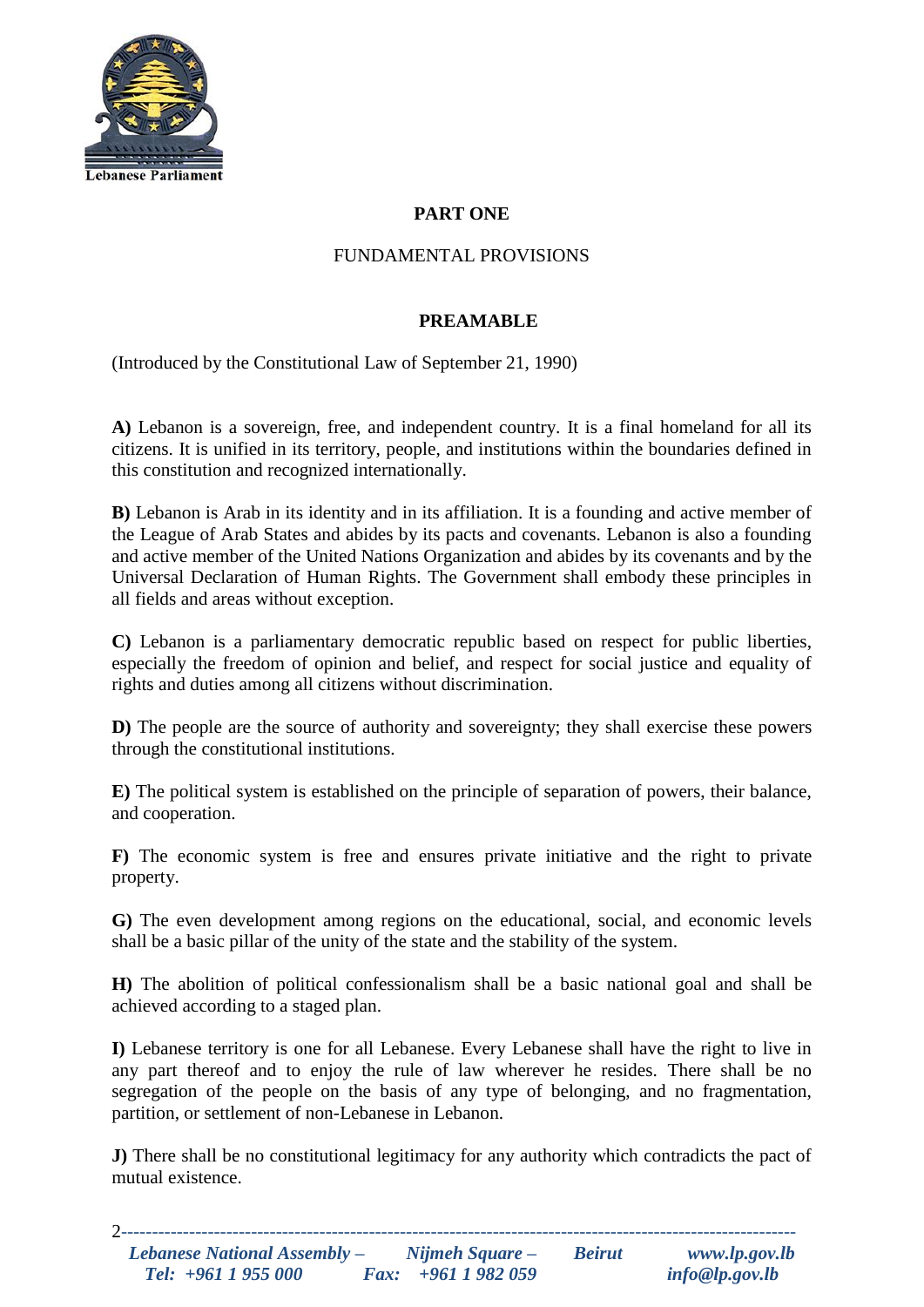

# **Chapter one**

# THE STATE AND ITS TERRITORY

# **ARTICLE 1**

(As amended by the Constitutional Law of November 9, 1943)

Lebanon is an independent, indivisible, and sovereign state. Its frontiers are those which now bound it:

*On the North***:** From the mouth of Nahr al-Kabir along a line following the course of this river to its point of junction with Wadi Khalid opposite Jisr al-Qamar.

*On the East*: The summit line separating the Wadi Khalid and Nahr al-Asi and passing by the villages of Muaysarah, Harbanah, Hayt-Ibish-Faysan to the height of the two villages of Brifa and Matraba. This line follows the northern boundary of the Baalbek District at the northeastern and south- eastern directions, thence the eastern boundaries of the districts of Baalbek, Beqaa, Hasbayya, and Rashayya.

*On the South***:** The present southern boundaries of the districts of Tyre and Marjayoun.

*On the West*: The Mediterranean.

# **ARTICLE 2**

No part of the Lebanese territory may be alienated or ceded.

# **ARTICLE 3**

The boundaries of the administrative areas may not be modified except by law.

# **ARTICLE 4**

Greater Lebanon is a Republic the capital of which is Beirut.

# **ARTICLE 5**

(As amended by the Constitutional Law of December 7, 1943)

The Lebanese flag shall be composed of three horizontal stripes; a white stripe between two red ones. The width of the white stripe shall be equal to that of both red stripes. In the center of and occupying one third of the white stripe shall be a green cedar tree with its top touching the upper red stripe and its base touching the lower red stripe.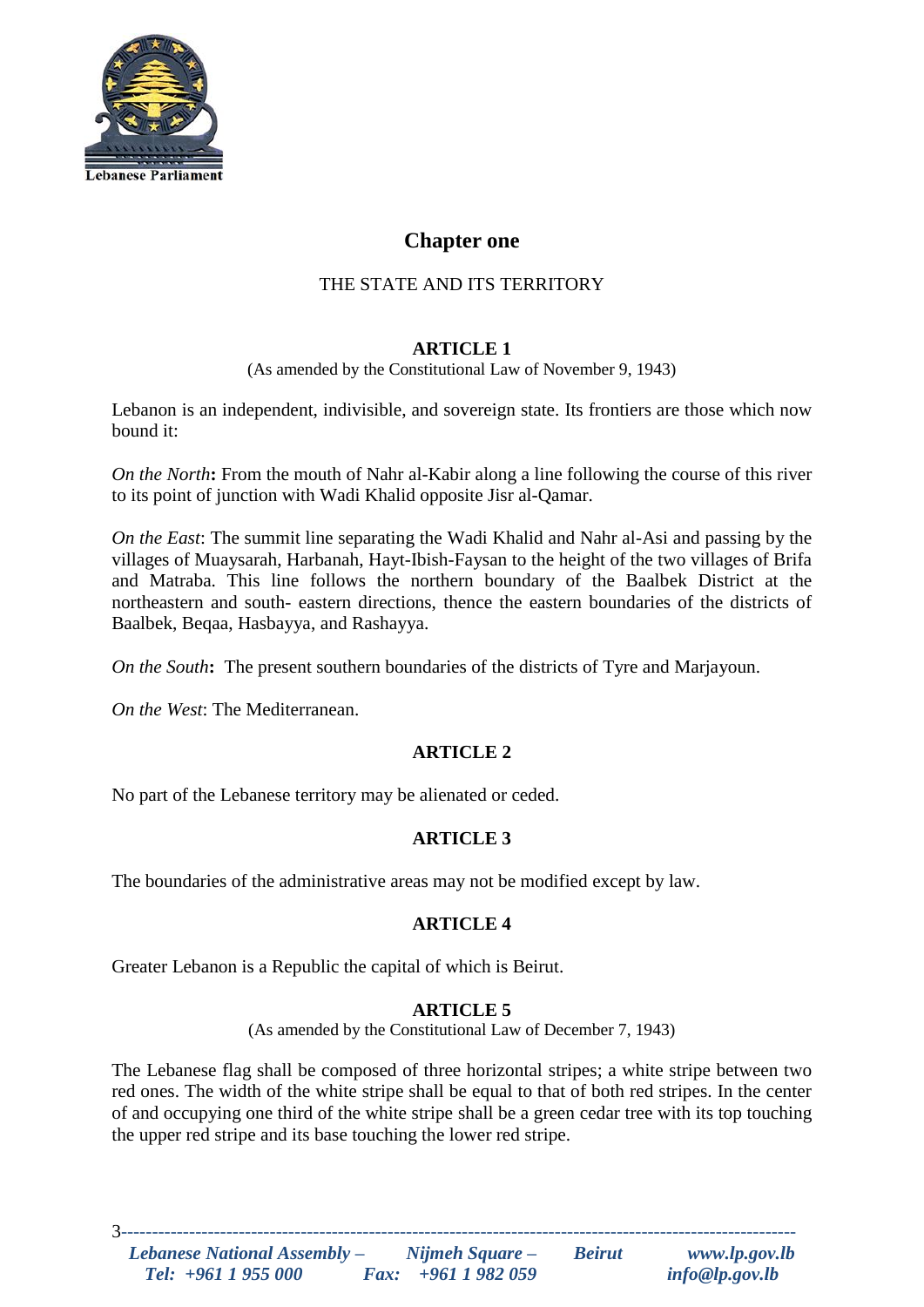

# **Chapter two**

# THE LEBANESE: THEIR RIGHTS AND DUTIES

# **ARTICLE 6**

Lebanese nationality and the manner in which it is acquired, retained, and lost shall be determined in accordance with the law.

# **ARTICLE 7**

All Lebanese shall be equal before the law. They shall equally enjoy civil and political rights and shall equally be bound by public obligations and duties without any distinction.

# **ARTICLE 8**

Individual liberty is guaranteed and protected by law. No one may be arrested, imprisoned, or kept in custody except according to the provisions of the law. No offense may be established or penalty imposed except by law.

## **ARTICLE 9**

There shall be absolute freedom of conscience. The state, in rendering homage to the God Almighty shall respect all religions and creeds, and guarantee, under its protection the free exercise of all religious rites provided that the public order is not disturbed. It shall also guarantee that the personal status and religious interests of the population, to whatever religious sect they belong, shall be respected.

## **ARTICLE 10**

Education shall be free in so far as it is not contrary to public order and morals and does not affect the dignity of any of the religions or creeds. There shall be no violation of the right of religious communities to have their own schools provided they follow the general rules issued by the state regulating public instruction.

## **ARTICLE 11**

(As amended by the Constitutional Law of November 9, 1943)

Arabic shall be the official national language. A law shall determine the cases in which the French language can be used.

# **ARTICLE 12**

Every Lebanese shall have the right to hold public office; no preference shall be made except on the basis of merit and competence, according to the conditions established by law.

| Lebanese National Assembly - | Nijmeh Square –           | <b>Beirut</b> | www.lp.gov.lb  |
|------------------------------|---------------------------|---------------|----------------|
| Tel: $+961$ 1 955 000        | <i>Fax:</i> $+9611982059$ |               | info@lp.gov.lb |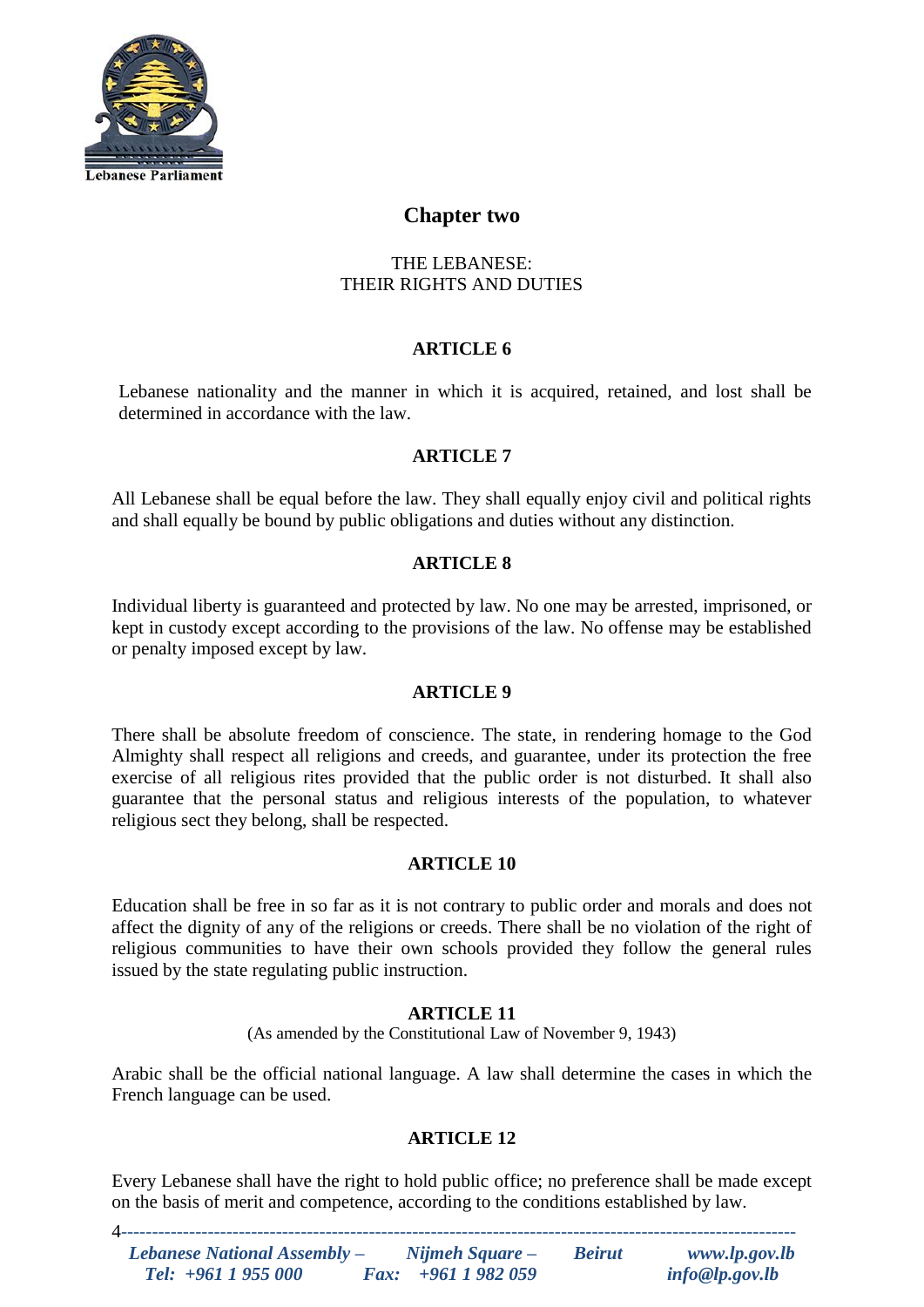

A special statute shall guarantee the rights of civil servants in the departments to which they belong.

## **ARTICLE 13**

The freedom to express one's opinion orally or in writing, the freedom of the press, the freedom of assembly, and the freedom of association are guaranteed within the limits established by law.

## **ARTICLE 14**

The place of residence is inviolable. No one may enter it except in the circumstances and manners prescribed by law.

## **ARTICLE 15**

Rights of ownership shall be protected by law. No one's property may be expropriated except for reasons of public utility, in the cases established by law and after fair compensation has been paid beforehand.

# **PART TWO**

# **POWERS**

# **Chapter one**

## GENERAL PROVISIONS

# **ARTICLE 16**

(As amended by the Constitutional Law of October 17, 1927)

The legislative power shall be vested in a single body, the Chamber of Deputies.

## **ARTICLE 17**

(As amended by the Constitutional Law of September 21, 1990)

Executive power shall be entrusted to the Council of Ministers, and the Council shall exercise it in accordance with conditions stated in this constitution.

# **ARTICLE 18**

(As amended by the Constitutional law of October 17, 1927 And the Constitutional Law of September 21, 1990)

The Chamber of Deputies and the Council of Ministers have the right to propose laws. No law shall be promulgated until it has been adopted by the Chamber.

| Lebanese National Assembly - | Nijmeh Square –           | <b>Beirut</b> | www.lp.gov.lb  |
|------------------------------|---------------------------|---------------|----------------|
| Tel: $+961$ 1 955 000        | <i>Fax:</i> $+9611982059$ |               | info@lp.gov.lb |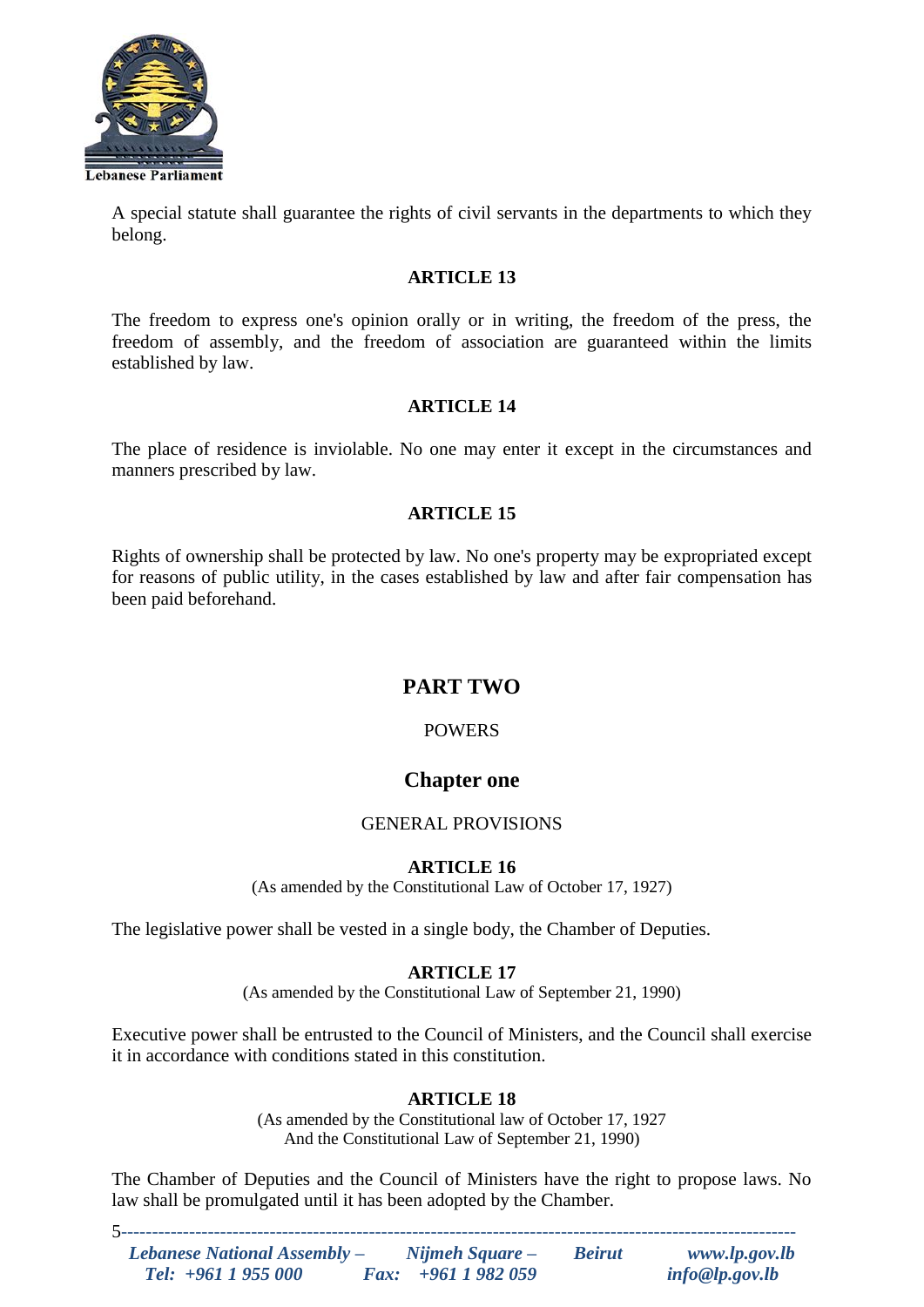

(As amended by the Constitutional Law of October 17, 1927 And the Constitutional Law of September 21, 1990).

A Constitutional Council shall be established to supervise the constitutionality of laws and to arbitrate conflicts that arise from parliamentary and presidential elections. The President of the Republic, the Speaker of Parliament, the Prime Minister, along with any ten Members of Parliament, have the right to refer to this Council matters that relate to the constitutionality of laws. The officially recognized heads of religious communities have the right to refer to this Council laws relating to personal status, the freedom of belief and religious practice, and the freedom of religious education.

The rules governing the organization, operation, composition of the Council and referral thereto shall be decided by a special law.

## **ARTICLE 20**

The judicial power shall be exercised by the courts of various degrees and jurisdictions. It shall function within the limits of an order established by the law and offering accordingly the necessary guarantees to the judges and to litigants.

The law shall determine the conditions and limits of the judicial guarantees. The judges shall be independent in the exercise of their functions. The decisions and judgments of all courts shall be rendered and executed in the name of the Lebanese people.

# **ARTICLE 21**

Every Lebanese citizen who has completed his twenty first year is an elector provided he fulfills the conditions stated by the electoral law.

# **Chapter two**

# LEGISLATIVE POWER

## **ARTICLE 22**

(Abrogated by the Constitutional Law of October 17, 1927 And introduced by the Constitutional Law of September 21, 1990)

With the election of the first Chamber of Deputies on a national, non-confessional basis, a Senate shall be established in which all the religious communities shall be represented. Its authority shall be limited to major national issues.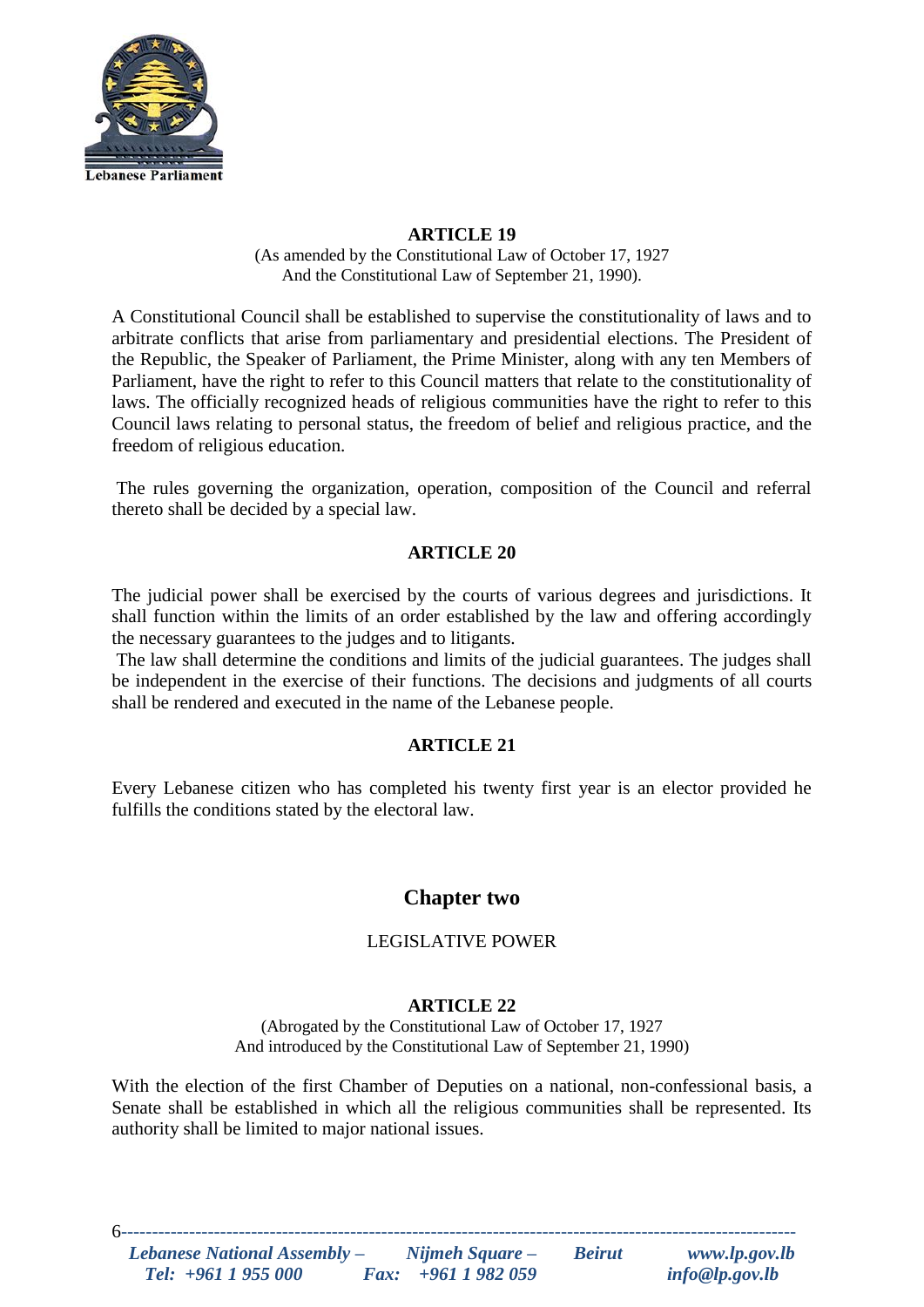

(Abrogated by the Constitutional Law of October 17, 1927)

# **ARTICLE 24**

(As amended by the Constitutional Law of October 17, 1927 And by the Order 129 of March 18, 1943 And by the Constitutional Law of January 21, 1947 And by the Constitutional Law of September 21, 1990)

The Chamber of Deputies shall be composed of elected members; their number and the method of their election shall be determined by the electoral laws in effect.

 Until such time as the Chamber enacts an electoral law on a non-confessional basis, the distribution of seats shall be according to the following principles:

- **a.** Equal representation between Christians and Muslims.
- **b.** Proportional representation among the confessional groups within each religious community.
- **c.** Proportional representation among geographic regions.

Exceptionally, and for one time only, the seats that are currently vacant, as well as the new seats that have been established by law, shall be filled by appointment, all at once, and by a majority of the Government of National Unity. This is to establish equality between Christians and Muslims as stipulated in the Document of National Accord. The electoral laws shall specify the details regarding the implementation of this clause.

# **ARTICLE 25**

(As amended by the Constitutional Law of January 21, 1947)

Should the Chamber of Deputies be dissolved, the decision of dissolution must provide for the holding of new elections to be held in accordance with Article 24 and within a period not exceeding three months

# **Chapter three**

# GENERAL PROVISIONS

# **ARTICLE 26**

(As amended by the Constitutional Law of October 10, 1927)

The Government and the Chamber of Deputies shall be located in Beirut.

# **ARTICLE 27**

(As amended by the Constitutional Law of October 10, 1927 And the Constitutional Law of January 21, 1947)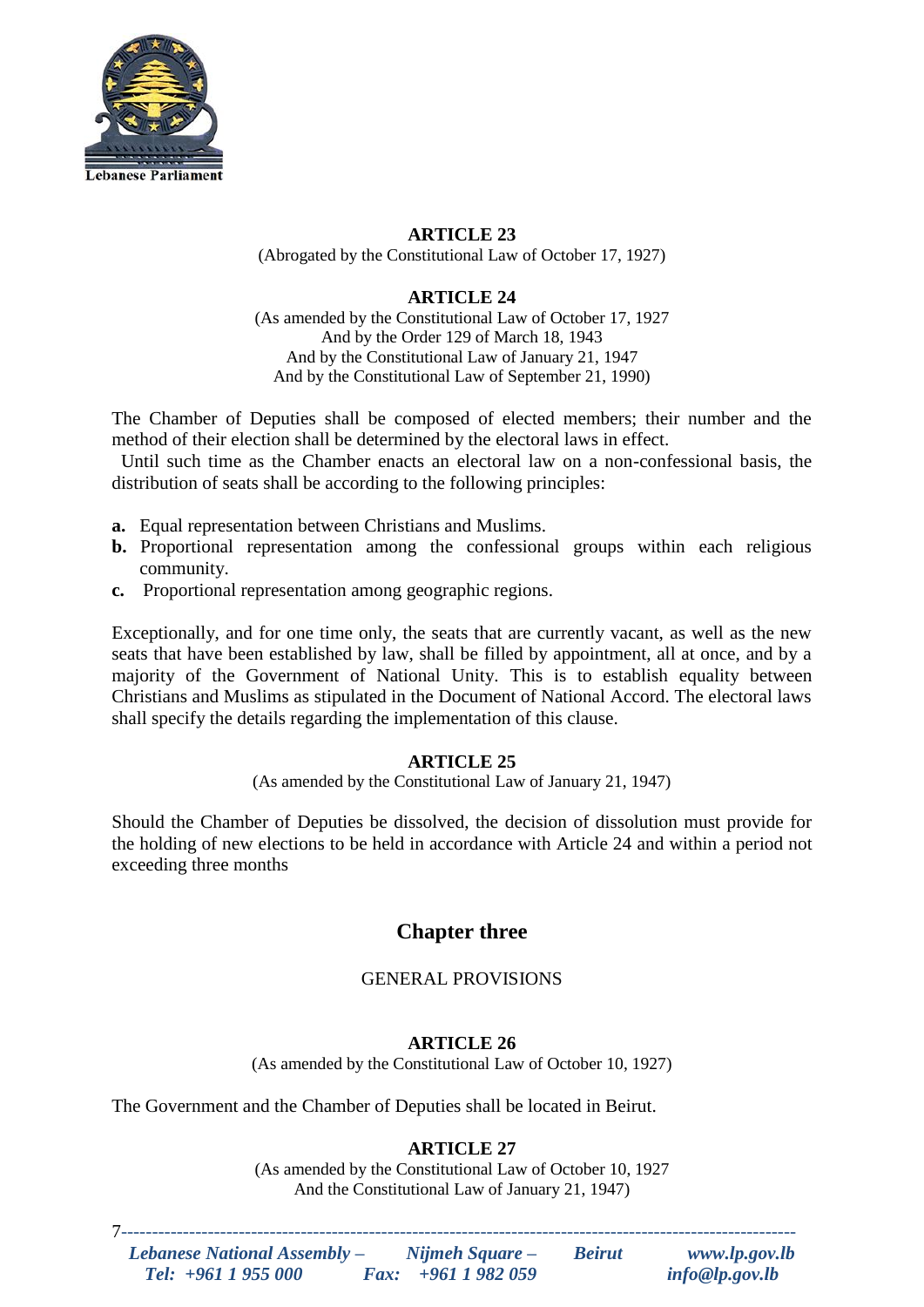

A member of the Chamber shall represent the whole nation. No restriction or condition may be imposed upon his mandate by his electors.

## **ARTICLE 28**

(As amended by the Constitutional Law of October 17, 1927 And the Constitutional Law of May 8, 1929)

A Deputy may also occupy a ministerial position. Ministers, all or in part, may be selected from among the members of the Chamber of Deputies or from persons outside the Chamber.

## **ARTICLE 29**

(As amended by the Constitutional Law of October 10, 1927)

Cases in which persons are disqualified from becoming deputies shall be determined by law.

## **ARTICLE 30**

(As amended by the Constitutional Law of October 17, 1927 And by the Order 129 of March 18, 1943 And by the Constitutional Law of January 21, 1947 And by the Constitutional Law of September 21, 1990)

The deputies alone shall have competence to judge the validity of their mandate. No deputy's mandate may be invalidated except by a majority of two thirds of the votes of the entire membership.

This clause is automatically cancelled as soon as the Constitutional Council is established and as soon as the laws relating to it are implemented.

## **ARTICLE 31**

(As amended by the Constitutional Law of October 17, 1927)

Meetings of the Chamber outside those set for legal sessions shall be unlawful and ipso facto null and void.

## **ARTICLE 32**

(As amended by the Constitutional Law of October 17, 1927)

The Chamber shall meet each year in two ordinary sessions. The first session shall open on the first Tuesday following 15 March and shall continue its meetings until the end of May. The second session shall begin on the first Tuesday following 15 October; its meetings shall be reserved to the discussion of, and voting on the budget before any other work. This session shall last until the end of the year.

## **ARTICLE 33**

(As amended by the Constitutional Law of October 17, 1927 And by the Constitutional Law of September 21, 1990)

The ordinary sessions shall begin and end automatically on the dates fixed in Article 32. The President of the Republic in agreement with the Prime Minister may summon the Chamber to

| <b>Lebanese National Assembly –</b> | Nijmeh Square –           | <b>Beirut</b> | www.lp.gov.lb  |
|-------------------------------------|---------------------------|---------------|----------------|
| Tel: $+961$ 1 955 000               | <i>Fax:</i> $+9611982059$ |               | info@lp.gov.lb |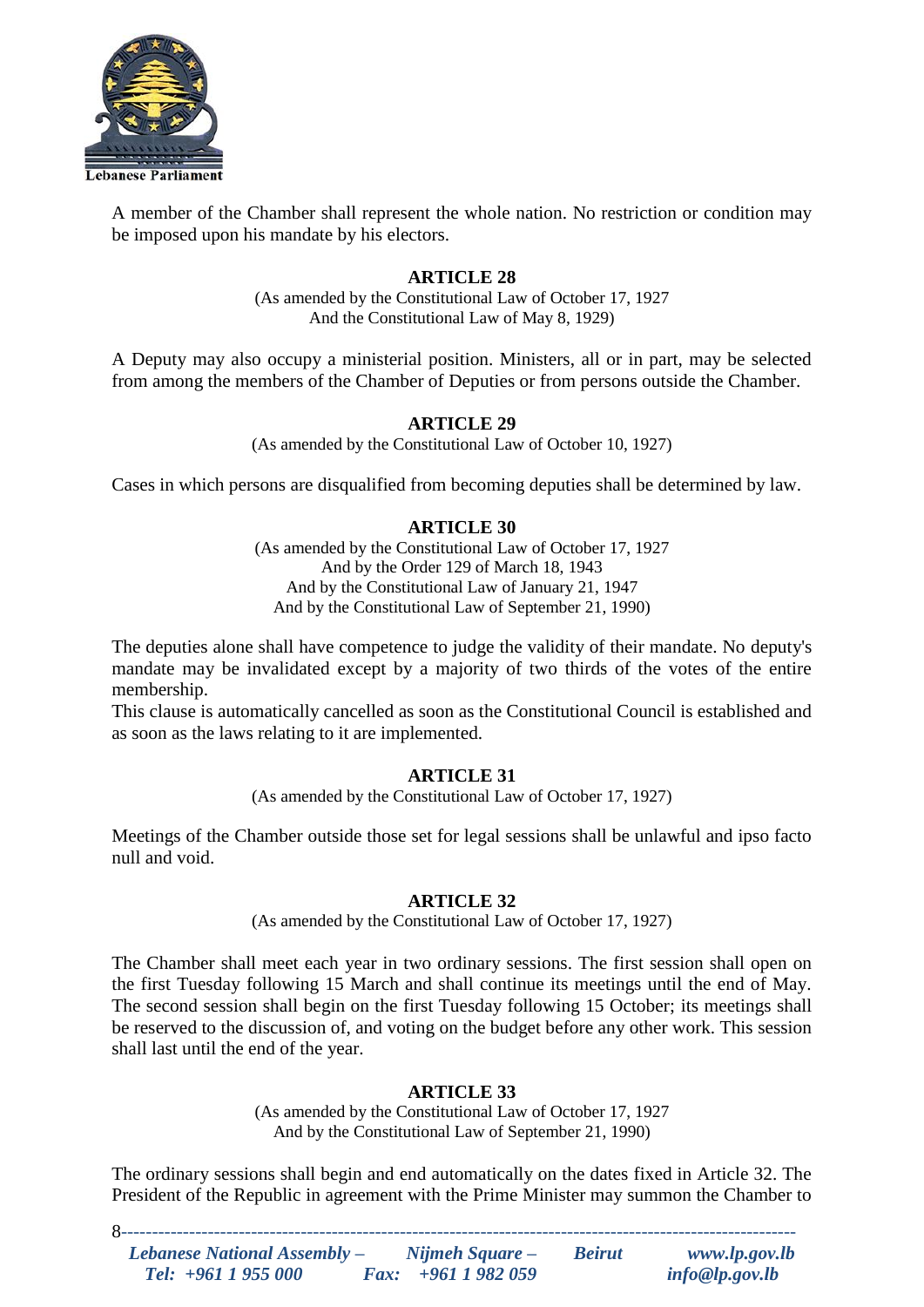

extraordinary sessions by a Decree that specifies the dates of the opening and closing of the extraordinary sessions as well as the agenda. The President of the Republic shall be required to convene the Chamber if an absolute majority of the total membership so requests.

## **ARTICLE 34**

(As amended by the Constitutional Law of October 17, 1927)

The Chamber shall not be validly constituted unless the majority of the total membership is present. Decisions shall be taken by a majority vote. Should the votes be equal, the question under consideration shall be rejected.

## **ARTICLE 35**

(As amended by the Constitutional Law of October 17, 1927)

The meetings of the Chamber shall be public. However, at the request of the Government or of five Deputies, the Chamber may meet in secret sessions. It may then decide whether to resume the discussion of the same question in public.

## **ARTICLE 36**

Votes shall be cast verbally or by the members rising and sitting, except in case of elections when the ballot shall be secret. With respect to laws in general and on questions of confidence, the vote shall always take by roll-call and in an audible voice.

# **ARTICLE 37**

(As amended by the Constitutional Law of October 17, 1927 And by the Constitutional Law of May 8, 1929)

Every Deputy shall have the absolute right to raise the question of no-confidence in the Government during ordinary or extraordinary sessions. Discussion of, and voting on such a proposal may not take place until at least five days after submission to the Bureau of the Chamber and its communication to the ministers concerned.

## **ARTICLE 38**

(As amended by the Constitutional Law of October 17, 1927)

No Bill who has been rejected by the Chamber may be re-introduced during the same session.

## **ARTICLE 39**

(As amended by the Constitutional Law of October 17, 1927)

No member of the Chamber may be prosecuted because of ideas and opinions expressed during the period of his mandate.

# **ARTICLE 40**

(As amended by the Constitutional Law of October 17, 1927)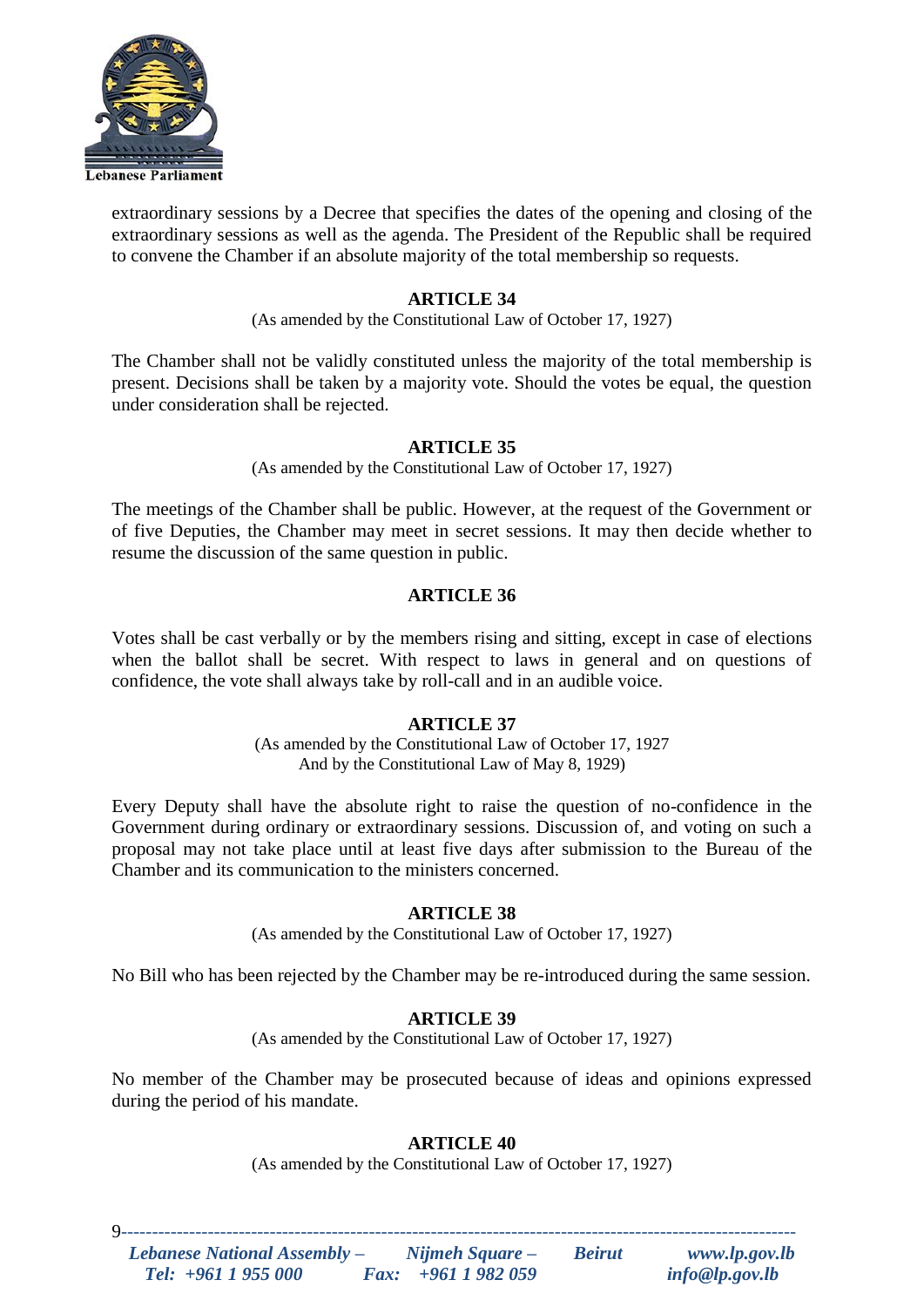

No member of the Chamber may, during the sessions, be prosecuted or arrested for a criminal offense without the permission of the Chamber, except when caught in the act.

## **ARTICLE 41**

(As amended by the Constitutional Law of October 17, 1927 And by the Order of March 18, 1943 And by the Constitutional Law of January 21, 1947)

Should a seat in the Chamber become vacant, the election of a successor shall begin within two months. The mandate of the new member shall not exceed that of the old member whose place he is taking.

 However, should the seat in the Chamber become vacant during the last six months of its mandate, no successor may be elected

## **ARTICLE 42**

(As amended by the Constitutional Law of October 17, 1927 And by the Order of March 18, 1943 And by the Constitutional Law of January 21, 1947)

General elections for the renewal of the Chamber shall take place within a sixty day period preceding the expiration of its mandate.

#### **ARTICLE 43**

(As amended by the Constitutional law of October 17, 1927)

The Chamber shall draw up its own internal rules and procedures.

## **ARTICLE 44**

(As amended by the Constitutional Law of October 17, 1927 And by the Constitutional Law of January 21, 1947 And by the Constitutional Law of September 21, 1990)

Each time a new Chamber is elected, the Chamber shall meet under the presidency of the oldest member, and the two youngest members shall serve as secretaries. It shall then elect separately by a secret ballot and by an absolute majority of the votes cast the President and the Vice President of the Chamber to hold office for the length or the Chamber's term. At the third ballot, a relative majority shall be sufficient. Should the votes be equal, the oldest candidate shall be considered elected.

 Every time a new Chamber is elected, as well as in the October session of each year, the Chamber shall elect two Secretaries by secret ballot according to the majority stipulated in the first part or this Article.

 The Chamber may, once only, two years after the election of the President and the Vice President, and in the first session it holds, withdraw its confidence from the President or the Vice President by a decision of two thirds of the Chamber, based on a petition signed by at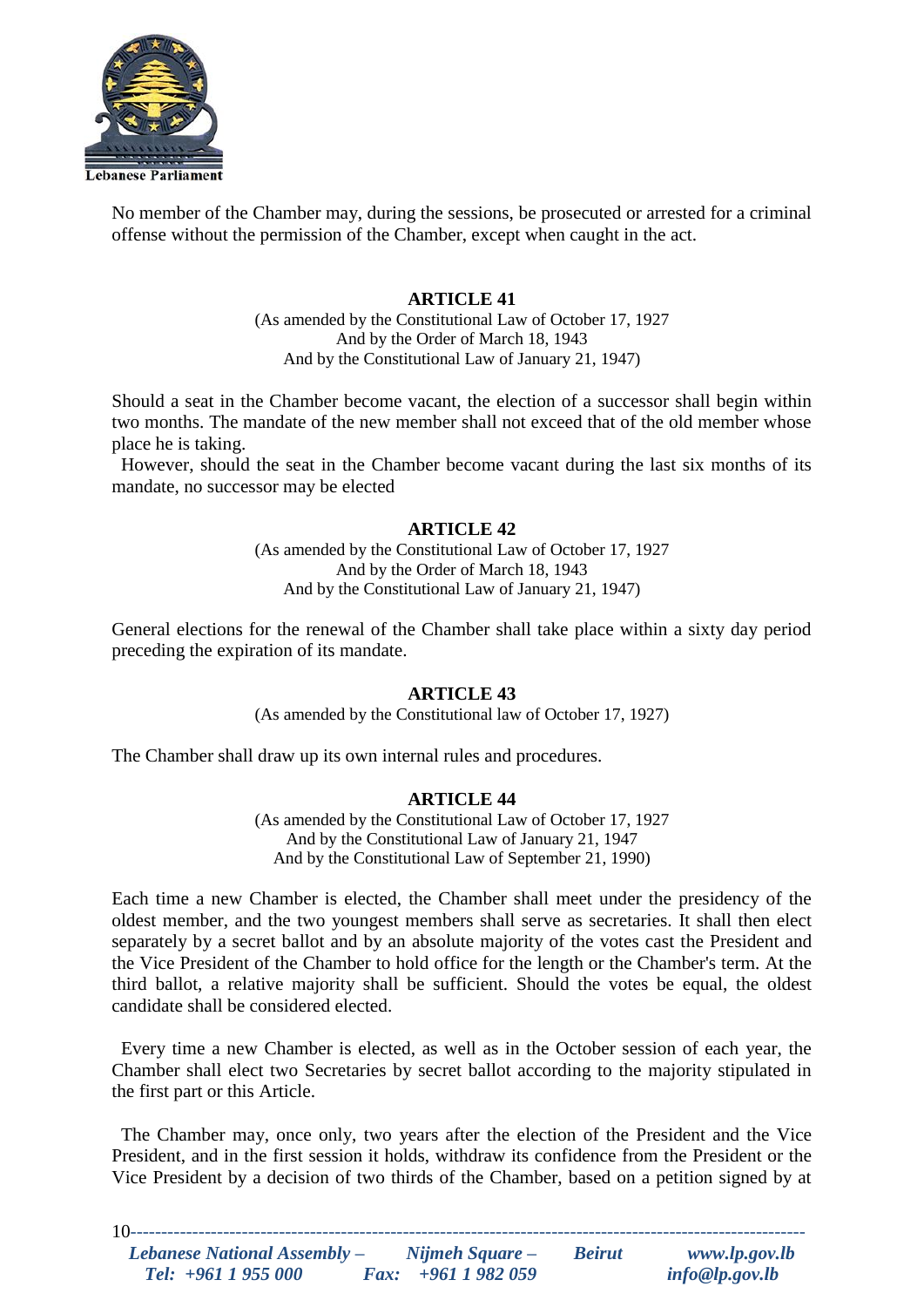

least ten deputies. The Chamber, at such point, must hold an immediate session to fill the vacant post.

## **ARTICLE 45**

(As amended by the Constitutional Law of October 17, 1927)

Members of the Chamber may only vote when they are present at the meeting. Voting by proxy shall not be permitted.

## **ARTICLE 46**

(As amended by the Constitutional Law of October 17, 1927)

The Chamber shall have the exclusive right to maintain order in its meetings through its President.

## **ARTICLE 47**

(As amended by the Constitutional Law of October 17, 1927)

Petitions to the Chamber may not be presented except in writing. They may not be presented verbally or at the bar of the Chamber.

## **ARTICLE 48**

(As amended by the Constitutional Law of October 17, 1927)

The remuneration of members of the Chamber shall be determined by law.

# **Chapter four**

# EXECUTIVE POWER

## ONE: THE PRESIDENT OF THE REPUBLIC

# **ARTICLE 49**

(As amended by the Constitutional Law of October 17, 1927 And by the Constitutional Law of May 8, 1929 And by the Constitutional Law of January 21, 1947 And by the Constitutional Law of September 21, 1990)

The President of the Republic is the Head of the State and the symbol of the nation's unity. He shall safeguard the Constitution and Lebanon's independence, unity, and territorial integrity. The President shall preside over the Supreme Defense Council and be the Commander-in-Chief of the Armed Forces which fall under the authority of the Council of Ministers.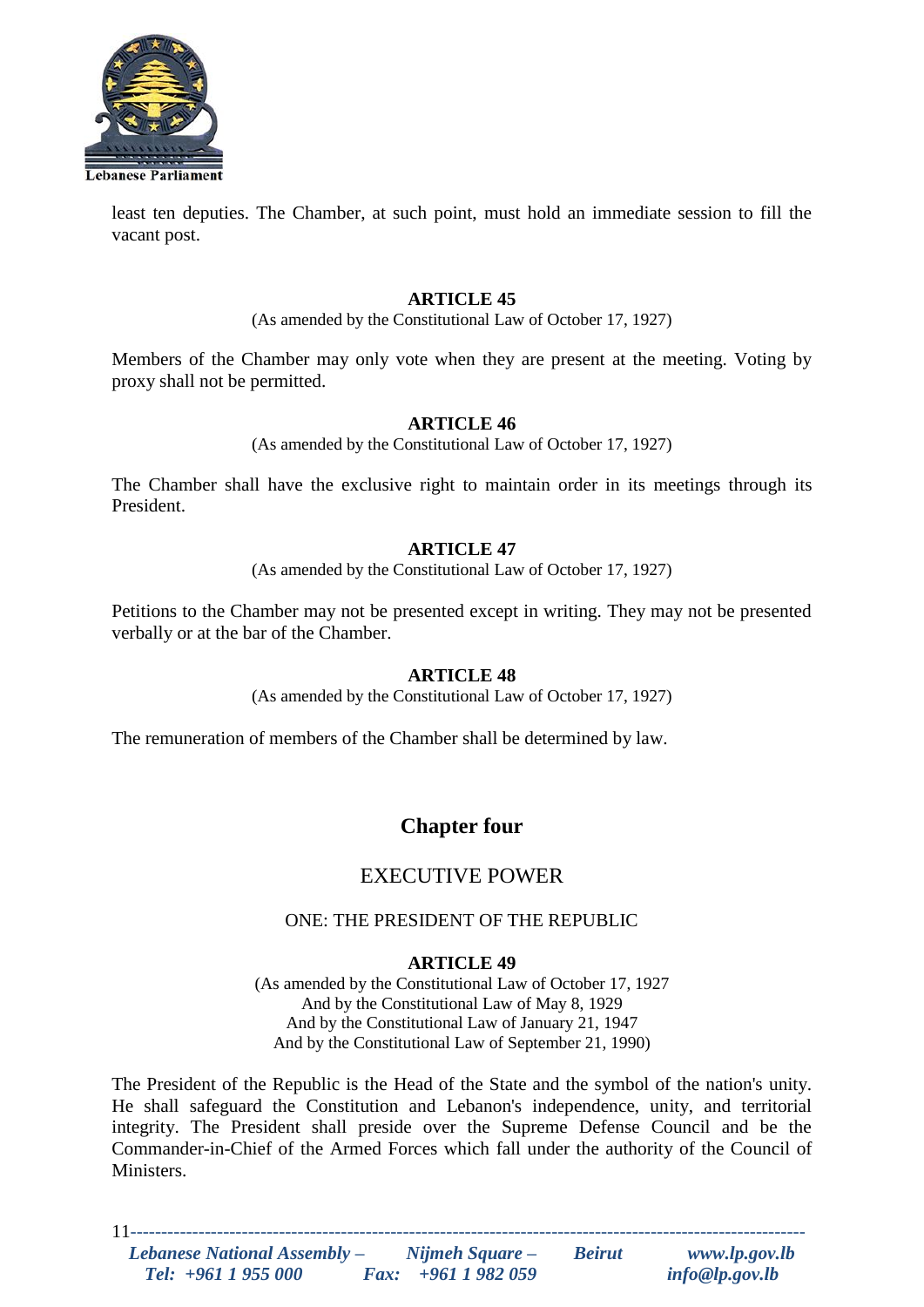

The President of the Republic shall be elected by secret ballot and by a two-thirds majority of the Chamber of Deputies. After a first ballot, an absolute majority shall be sufficient. The President's term is six years. He may not be re-elected until six years after the expiration of his last mandate. No one may be elected to the Presidency of the Republic unless he fulfills the conditions of eligibility for the Chamber of Deputies.

It is also not possible to elect judges, grade one civil servants, or their equivalents in all public institutions to the Presidency during their term or office or within two years following the date of their resignation or and their effective cessation of service, or following retirement.

# **ARTICLE 50**

Upon assuming office, the President of the Republic shall take an oath of fidelity, before the Parliament to the Nation and the Constitution, in the following terms:

"I swear by Almighty God to observe the Constitution and the laws of the Lebanese Nation and to maintain the independence of Lebanon and its territorial integrity."

## **ARTICLE 51**

(As amended by the Constitutional Law of October 17, 1927 And by the Constitutional Law of September 21, 1990)

The President of the Republic shall promulgate the laws after they have been approved by the Chamber in accordance with the time limits specified by the Constitution. He asks for the publication of these laws, and he may not modify these laws or exempt anyone from complying with their provisions.

## **ARTICLE 52**

(As amended by the Constitutional Law of October 17, 1927 And by the Constitutional Law of November 9, 1943 And by the Constitutional Law of September 21, 1990)

The President of the Republic shall negotiate and ratify international treaties in agreement with the Prime Minister. These treaties are not considered ratified except after approval by the Council of Ministers. They shall be made known to the Chamber of Deputies whenever the national interest and security of the state permit. However, treaties involving the finances of the state, commercial treaties and in general treaties that cannot be renounced every year shall not be considered ratified until they have been approved by the Chamber of Deputies.

## **ARTICLE 53**

(As amended by the Constitutional Law of October 17, 1927 And by the Constitutional Law of January 21, 1947 And by the Constitutional Law of September 21, 1990)

**1.** The President of the Republic shall preside over the Council of Ministers when he wishes without participating in voting.

| <b>Lebanese National Assembly –</b> | Nijmeh Square –           | <b>Beirut</b> | www.lp.gov.lb  |
|-------------------------------------|---------------------------|---------------|----------------|
|                                     |                           |               |                |
| Tel: $+961$ 1 955 000               | <i>Fax:</i> $+9611982059$ |               | info@lp.gov.lb |
|                                     |                           |               |                |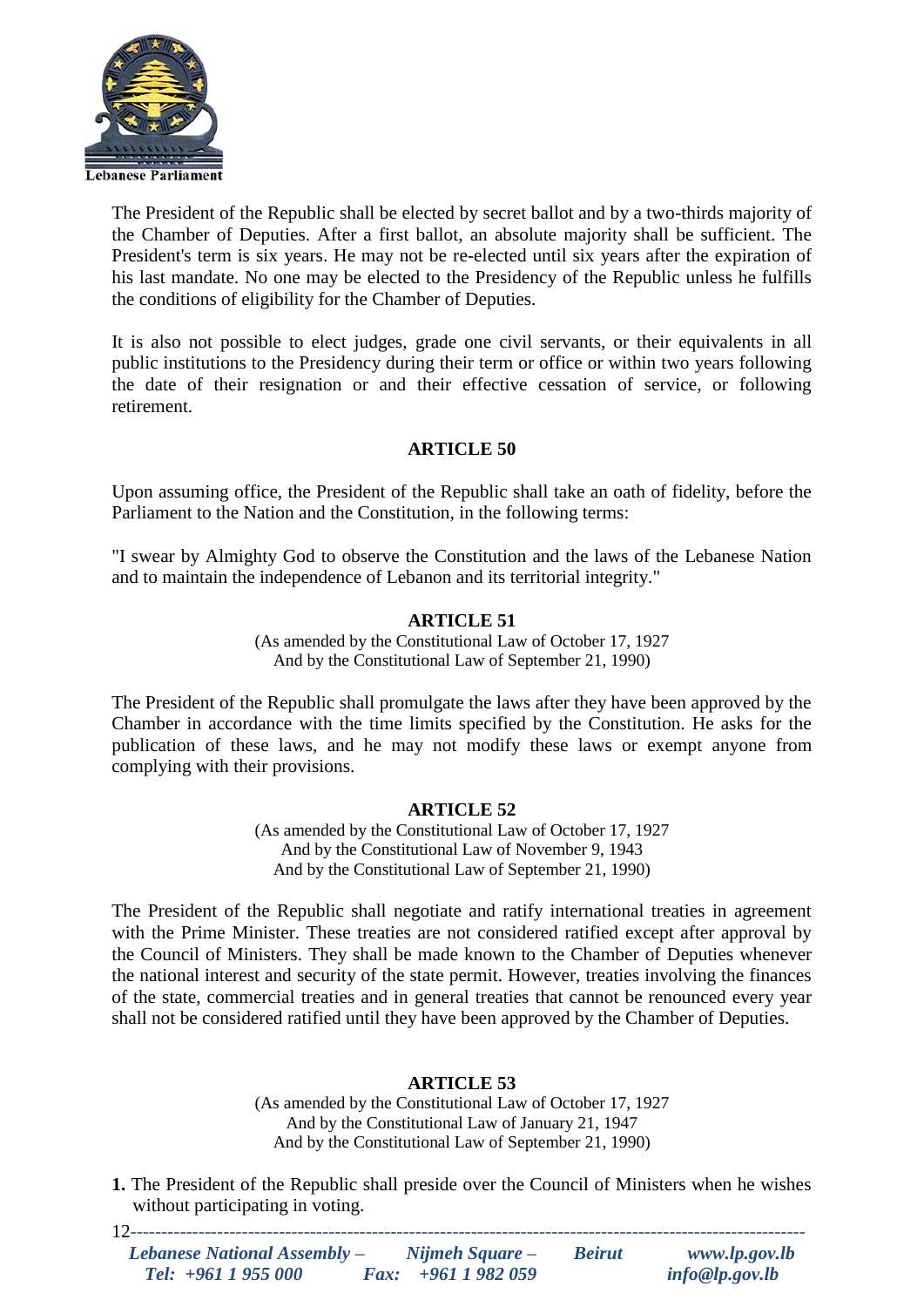

- **2**. The President of the Republic shall designate the Prime Minister in consultation with the President of the Chamber of Deputies based on binding parliamentary consultations, the content of which he formally disclose to the latter.
- **3**. He alone shall issue the decree which designates the Prime Minister.
- **4.** He shall issue, in agreement with the Prime Minister, the decree appointing the cabinet and the decrees accepting the resignation of Ministers or their dismissal.
- **5**. He alone shall issue the decrees accepting the resignation of the Cabinet or considering it resigned.
- **6**. He shall forward to the Chamber of Deputies bills that are delivered to him by the Council of Ministers.
- **7**. He shall accredit ambassadors and accept the credentials of ambassadors.
- **8**. He shall preside over official functions and grant official decorations by decree.
- **9**. He shall grant particular pardons by decree, but a general amnesty cannot be granted except by a law.
- **10**. He shall address, when necessary, messages to the Chamber of Deputies.
- **11**. He may introduce, from outside the agenda, any urgent matter to the council of Ministers.
- **12.** He may, in agreement with the Prime Minister, call the Council of Ministers to an extraordinary session whenever he deems it necessary.

(As amended by the Constitutional Law of September 21, 1990)

The decisions of the President of the Republic must be countersigned by the Prime Minister and the Minister or Ministers concerned with the exception of the decree designating a new Prime Minister and the decree accepting the resignation of the Cabinet or considering it resigned.

Decrees issuing laws must be countersigned by the Prime Minister.

## **ARTICLE 55**

(As amended by the Constitutional Law of October 17, 1927 And by the Constitutional Law of May 8, 1929 And by the Constitutional Law of September 21, 1990)

The President of the Republic may, in accordance with the conditions stipulated in Articles 65 and 77 of this Constitution, ask the Council of Ministers to dissolve the Chamber of Deputies before the expiration of its mandate. If the Council, based on this request, decides to dissolve the Chamber of Deputies, the President shall issue the Decree dissolving it, and in this case, the electoral bodies shall meet as provided for in Article 25, and the new Chamber shall be called to convene within fifteen days after the proclamation of the election.

 The Bureau of the Chamber of Deputies shall continue to function until the election or a new Chamber.

 If elections are not held within the time limit specified in Article 25 of the Constitution, the Decree dissolving the Chamber shall be considered null and void, and the Chamber of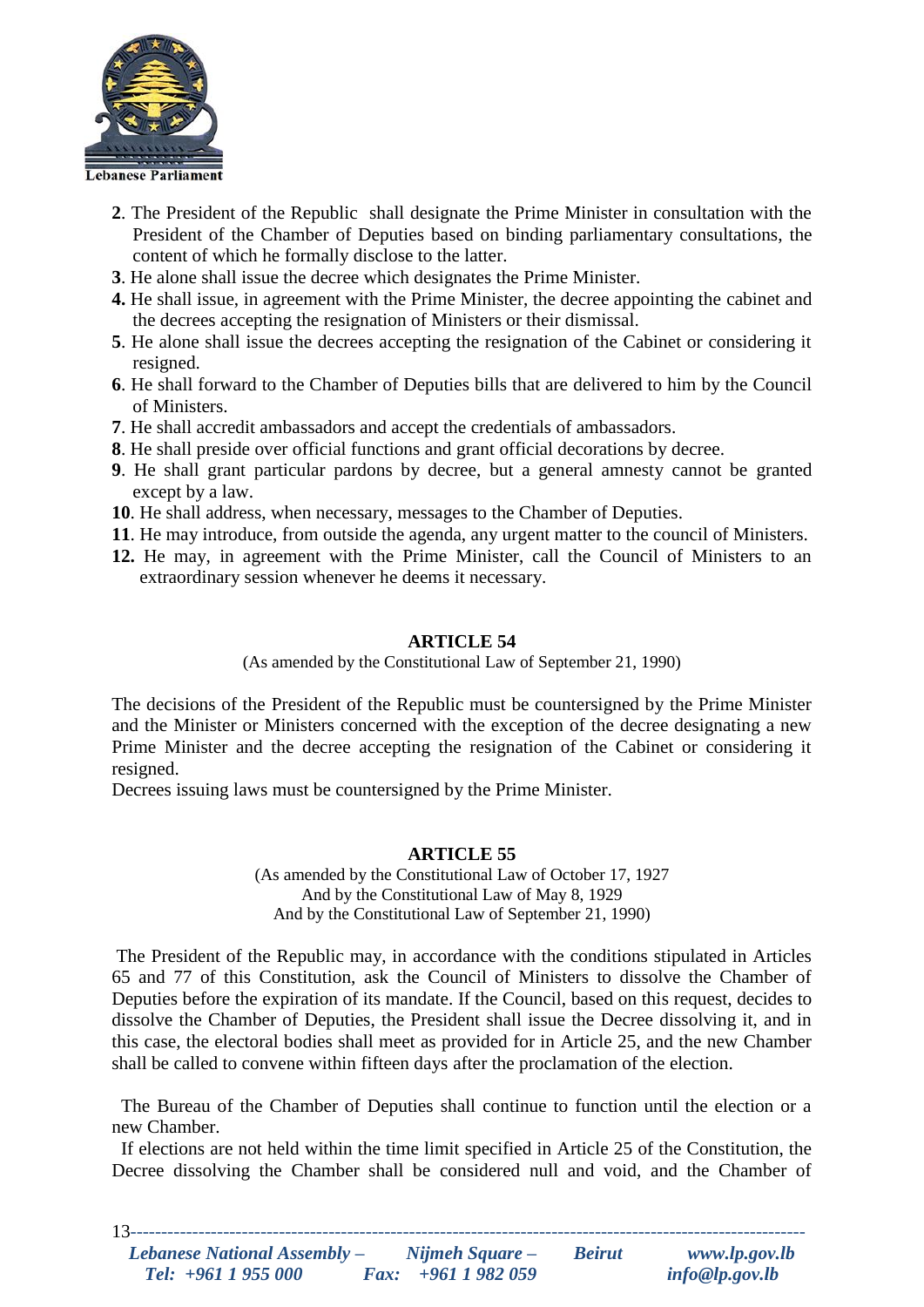

Deputies shall continue to exercise its powers according to the stipulations of the Constitution.

## **ARTICLE 56**

(As amended by the Constitutional Law of October 17, 1927 And by the Constitutional Law of September 21, 1990)

The President of the Republic shall issue the laws which have been definitely adopted and demand their publication. He must issue laws which were declared urgent by decision of the Chamber within five days and demand their publication.

He shall issue decrees and demand their publication; he has the right to ask the Council of Ministers to reconsider any decision taken by the Chamber within fifteen days as of its registration with the Presidency. If the Council of Ministers insists on the adopted decision or if the time limit expires without the decree being issued or returned, the decision or decree shall be considered automatically operative and must be published.

## **ARTICLE 57**

(As amended by the Constitutional Law of October 17, 1927 And by the Constitutional Law of September 21, 1990)

The President of the Republic, after informing the Council of Ministers, shall have the right to request the reconsideration of a law once during the period prescribed for its issue. This request may not be refused. When the President exercises this right, he shall not be required to issue the law until it has been re discussed and approved by an absolute majority of all the members legally composing the Chamber.

 If the time limits expire without the law being issued or returned, the law shall be considered automatically operative and must be promulgated.

## **ARTICLE 58**

(As amended by the Constitutional Law of October 17, 1927 And by the Constitutional Law of September 21, 1990)

By means of a decree issued after the approval of the Council of Ministers, the President of the Republic may put into effect any bill which has been previously declared to be urgent by the Government with the approval of the Council of Ministers in the decree of its transmission to the Chamber, and on which the Chamber has not given a decision within forty days following its communication to the Chamber, and including it in the agenda of a general meeting and reading it therein.

## **ARTICLE 59**

(As amended by the Constitutional Law of October 17, 1927)

The President of the Republic may adjourn the Chamber for a period not exceeding one month. He may not do so twice during the same session.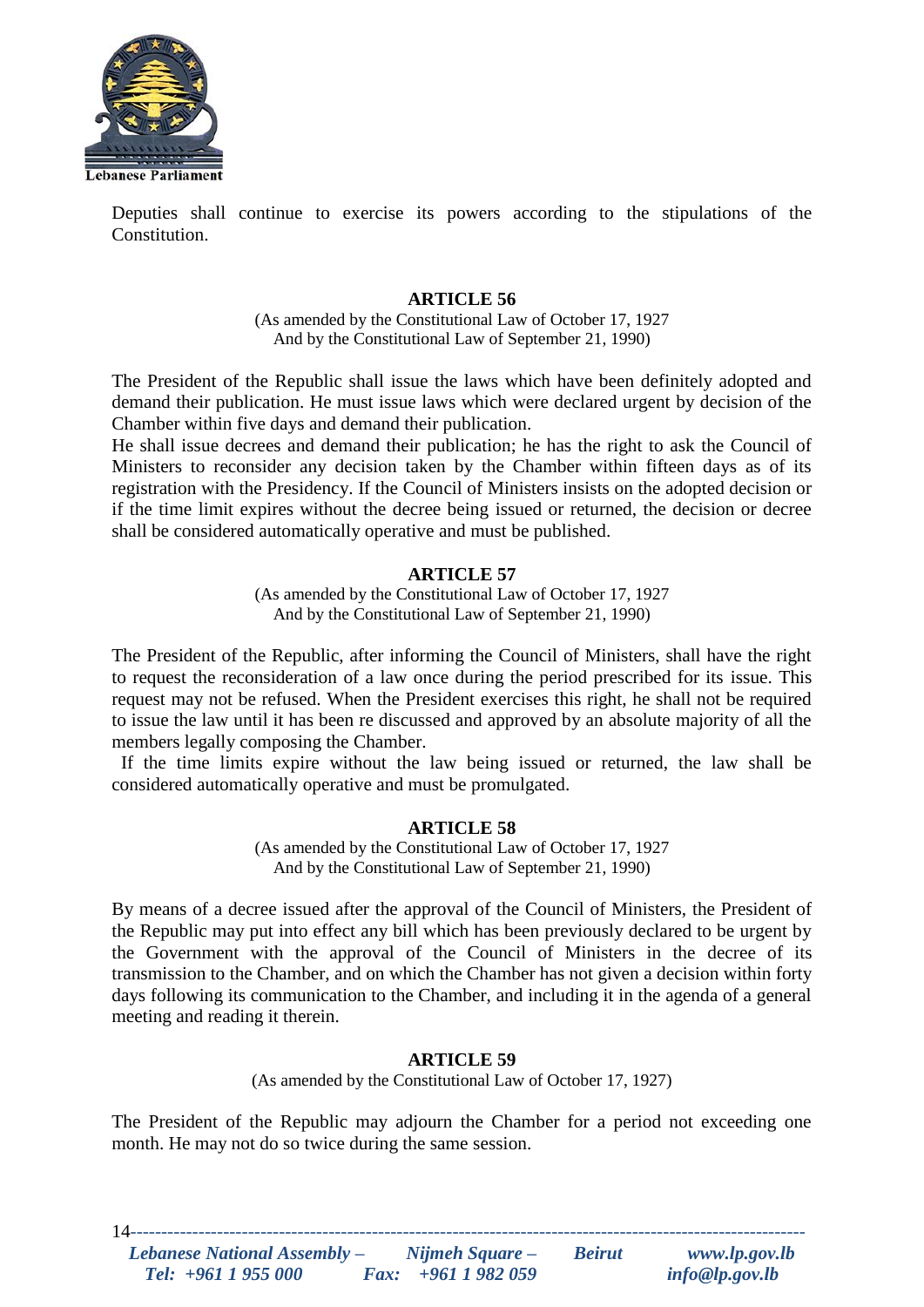

(As amended by the Constitutional Law of January 21, 1947)

While performing his functions, the President of the Republic shall not be held responsible except when he violates the Constitution or in the case of high treason.

 However, responsibility with respect to ordinary crimes shall be subject to the ordinary laws. For such crimes, as well as for violation of the Constitution and for high treason, he may not be impeached except by a two-thirds majority decision of the total members of the Chamber of Deputies. He shall be tried by the Supreme Council provided for in Article 80. The function of public prosecutor at the Supreme Council shall be performed by a judge appointed by the Supreme Court formed from all its chambers.

# **ARTICLE 61**

Should the President of the Republic be impeached, he shall be suspended from his functions. The presidency shall remain vacant until the Supreme Council has settled the matter.

# **ARTICLE 62**

(As amended by the Constitutional Law of September 21, 1990)

Should there be a vacancy in the Presidency for any reason whatsoever, the Council of Ministers shall exercise the authorities of the President of the Republic by delegation.

# **ARTICLE 63**

The remuneration of the President of the Republic shall be determined by a law. It may not be increased or reduced during his term of office.

# TWO: THE PRIME MINISTER

## **ARTICLE 64**

(As amended by the Constitutional Law of September 21, 1990)

The Prime Minister is the head of Government and its representative. He speaks in its name and shall be considered responsible for executing the general policy that is set by the Council of Ministers. He shall exercise the following powers:

- **1**. He shall head the Council of Ministers and shall be, ex officio, Deputy Head of the Supreme Defense Council.
- **2**. He shall conduct the parliamentary consultations for forming the Government and shall sign with the President of the Republic the decree of its formation. The Government must present its general statement of policy to the Chamber to gain its confidence within thirty days of the date of issuance of the decree in which the Government was formed. The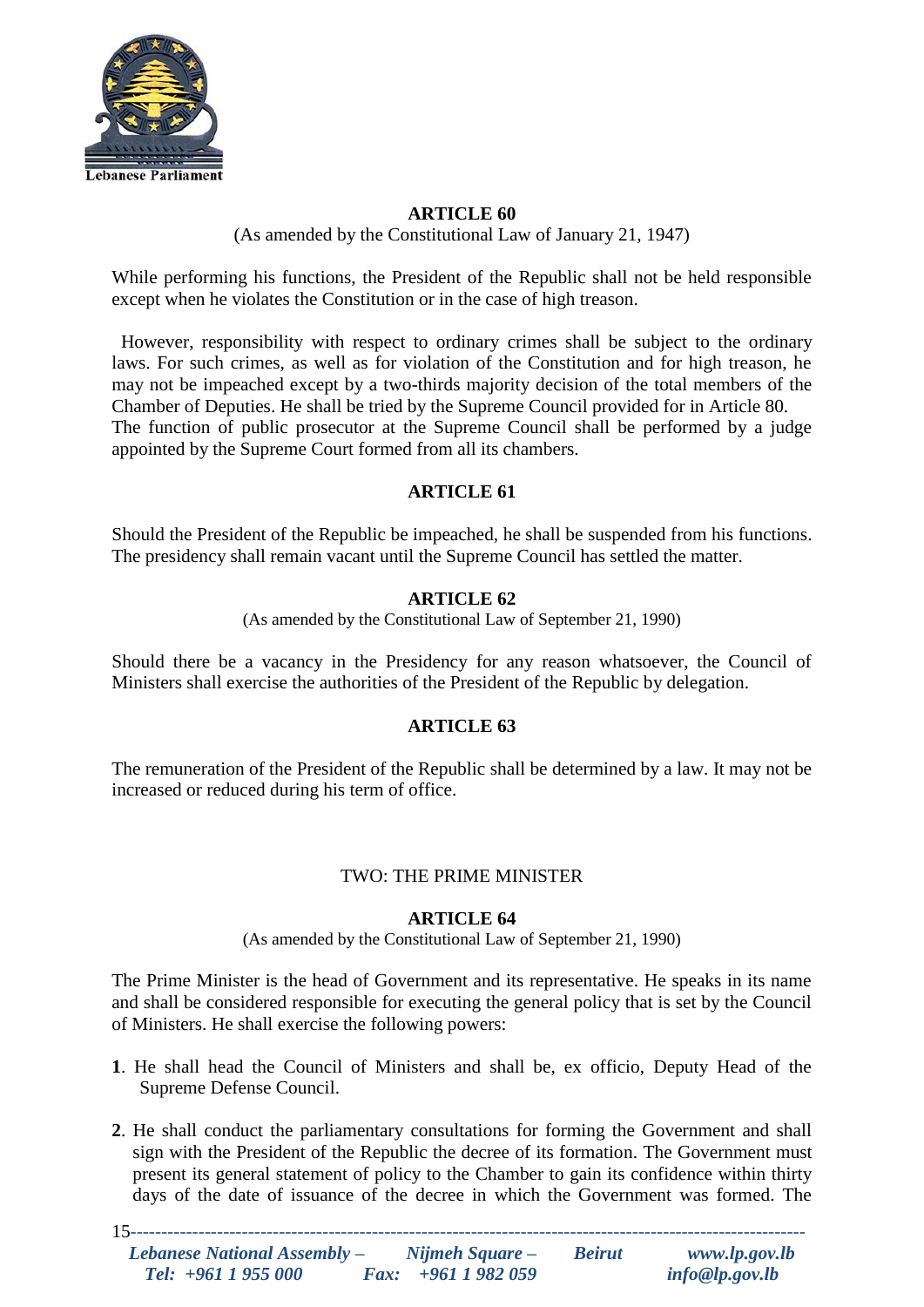

Government shall not exercise its powers before it gains confidence nor after it has resigned or is considered resigned, except in the narrow sense of a care-taker government.

- **3**. He shall present the Government's general policy before the Chamber of Deputies.
- **4.** He shall sign with the President of the Republic all decrees, except the decree which designates him the Prime Minister and the decree accepting the Government resignation or considering it as resigned.
- **5.** He shall sign the decree calling for an extraordinary parliamentary session, and decrees issuing laws, and decrees requesting the reconsideration of laws.
- **6**. He shall call the Council of Ministers into session and set its agenda. He shall inform the President beforehand of the subjects included on the agenda and of the urgent subjects that will be discussed.
- **7**. He shall follow up the activities of administrations and public institutions and shall coordinate among the ministers and give general guidance to ensure the proper progress of affairs.
- **8**. He shall hold working meetings with the concerned authorities in the Government in the presence of the concerned minister.

# THREE: THE COUNCIL OF MINISTERS

# **ARTICLE 65**

(As amended by the Constitutional Law of September 21, 1990)

The executive power shall be vested in the Council of Ministers. It shall be the authority to which the armed forces are subject. Among the authorities that it shall exercise are the following:

- **1.** It shall set the general policy of the Government in all fields, draw up bills and organizational decrees, and take the decisions necessary for implementing them.
- **2**. It shall watch over the execution of laws and regulations and supervise the activities of all the Government's branches including the civil, military, and security administration and institutions.
- **3**. It shall appoint state employees dismiss them and accept their resignation according to the law.
- **4**. It shall dissolve the Chamber of Deputies upon the request of the President of the Republic if the Chamber of Deputies, for no compelling reasons, fails to meet during one of its regular sessions and fails to meet throughout two successive extraordinary sessions, each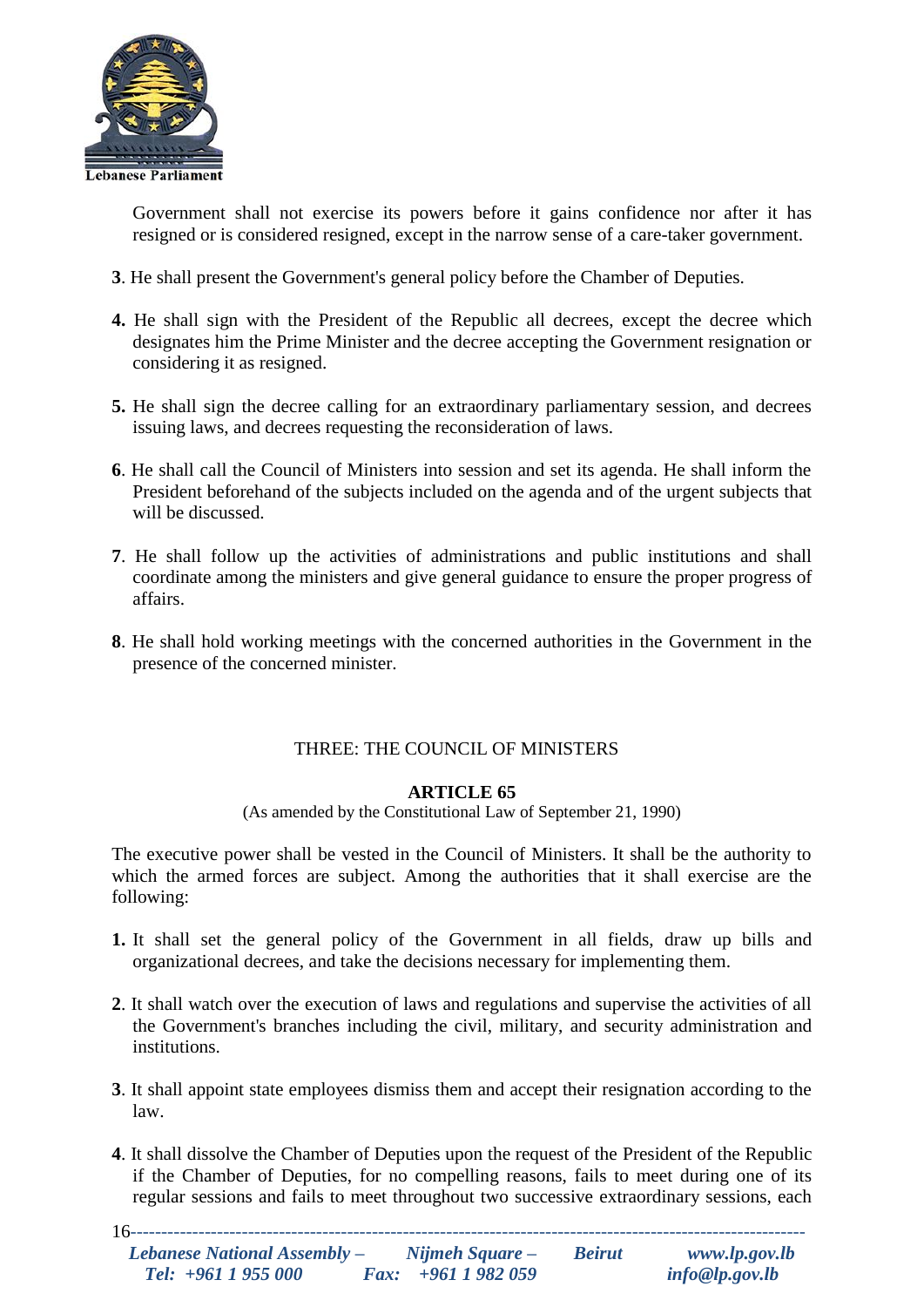

longer than one month, or if the Chamber returns the entire budget plan with the aim of paralyzing the Government. This right cannot be exercised a second time if it is for the same reasons which led to the dissolution of the Chamber the first time.

**5**. The Council of Ministers shall meet periodically in a special seat and the President of the Republic shall chair its meeting when he attends. The legal quorum for a Council meeting shall be a two-thirds majority of its members. It shall make its decisions by consensus. If that is not possible, it shall make its decisions by vote of the majority of attending members. Basic issues shall require the approval of two-thirds of the members of the Government named in the decree of its formation. The following issues are considered basic:

 The amendment of the Constitution, the declaration of a state of emergency and its termination, war and peace, general mobilization, international agreements, the annual government budget, long-term comprehensive development plans, the appointment of employees of grade one and its equivalent, the reconsideration of the administrative divisions, the dissolution of the Chamber of Deputies, electoral law, nationality law, personal status laws, and the dismissal of Ministers.

## **ARTICLE 66**

(As amended by the Constitutional Law of October 17, 1927 And by the Constitutional Law of September 21, 1990)

Only Lebanese who satisfy the conditions for becoming deputies may assume ministerial posts.

 The Ministers shall administer the Government's services and shall be entrusted with applying the laws and regulations, each one pertaining to matters relating to his department. Ministers shall be collectively responsible before the Chamber for the general policy of the Government and individually responsible for their personal actions.

# **ARTICLE 67**

(As amended by the Constitutional Law of October 17, 1927)

Ministers may attend the Chamber if they so desire and they shall have the right to be heard whenever they request to speak. They may be assisted by whomever they select from among the officials of their departments.

## **ARTICLE 68**

(As amended by the Constitutional Law of October 17, 1927)

When the Chamber, in accordance with Article 37, passes a vote of no confidence in a minister, that minister shall be required to resign.

# **ARTICLE 69**

(As amended by the Constitutional Law of October 17, 1927 Abrogated by the Constitutional Law of May 8, 1929 And issued by the Constitutional Law of September 21, 1990)

**1**. The Government shall be considered resigned in the following circumstances: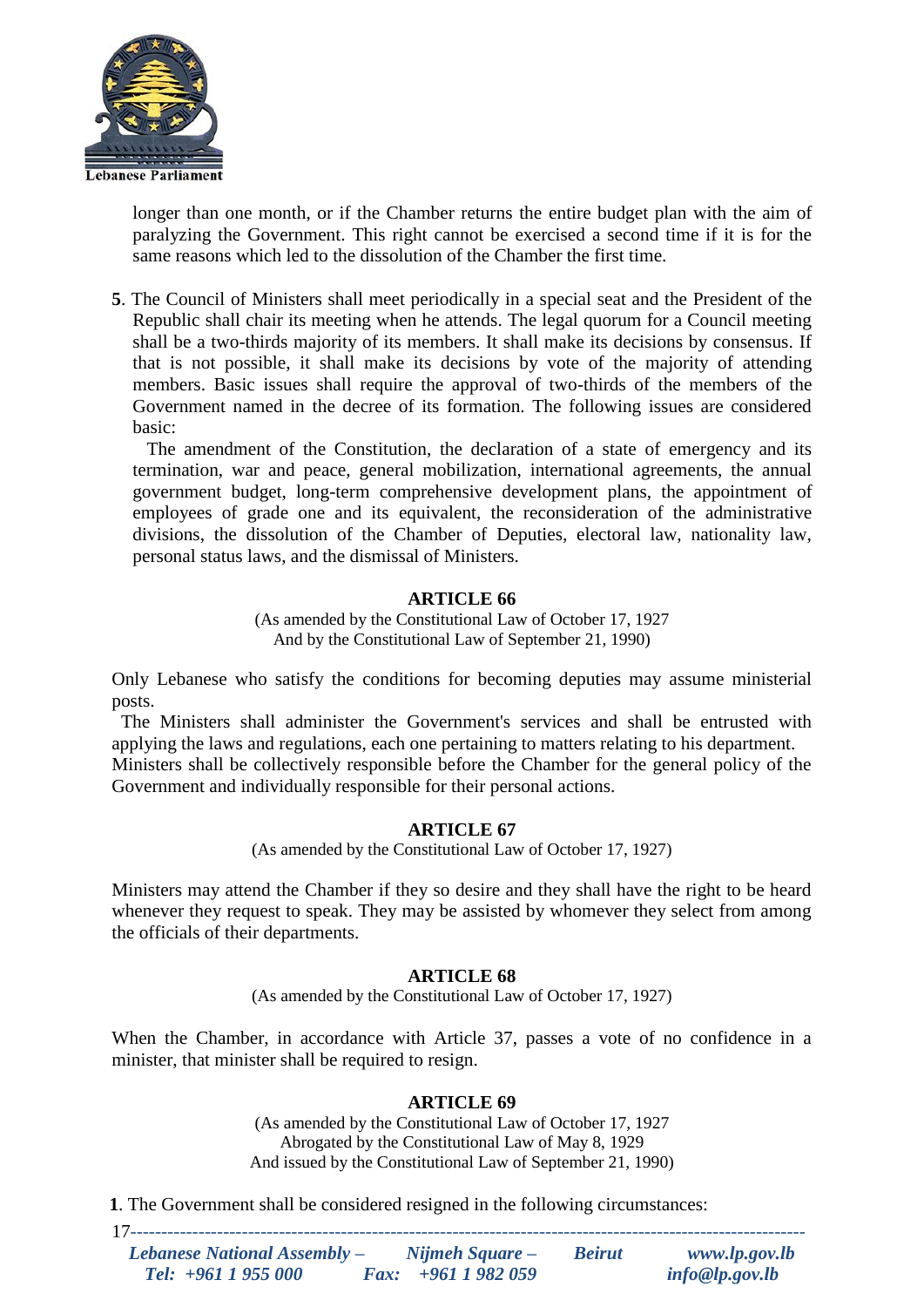

**a-** If the Prime Minister resigns

**b**- If it loses more than a third of its members specified in the decree of its formation

**c-** If the Prime Minister dies.

**d**- At the beginning of the term of the President of the Republic.

**e**- At the beginning of the term of the Chamber of Deputies.

**f-** When it loses the confidence of the Chamber of Deputies based on the Chamber's initiative or based on the Council's initiative to seek confidence.

**2**. A minister shall be dismissed by a decree signed by the President of the Republic and the Prime Minister after the approval of two-thirds of the Council members.

**3**. When the Council resigns or is considered resigned, the Chamber of Deputies shall automatically be considered convened in extraordinary session until a new Council has been formed and has gained the Chamber's confidence.

# **ARTICLE 70**

(As amended by the Constitutional Law of September 21, 1990)

 The Chamber of Deputies shall have the right to impeach the Prime Minister and ministers for high treason or for breach of their duties.

The decision to impeach may not be taken except by two-thirds majority of the total members of the Chamber. A special law shall determine the conditions of the civil responsibility of the Prime Minister and individual ministers.

# **ARTICLE 71**

(As amended by the Constitutional Law of September 21, 1990)

The impeached Prime Minister or minister shall be tried by the Supreme Council.

# **ARTICLE 72**

(As amended by the Constitutional Law of September 21, 1990)

A Prime Minister or minister shall leave office as soon as the decision of impeachment concerning him is issued. If he resigns, his resignation shall not prevent judicial proceedings from being instituted or continued against him.

# **PART THREE**

A. ELECTION OF THE PRESIDENT OF THE REPUBLIC

# **ARTICLE 73**

(As amended by the Constitutional Law of October 17, 1927 And the Constitutional Law of May 22, 1948 And the Constitutional Law of September 21, 1990)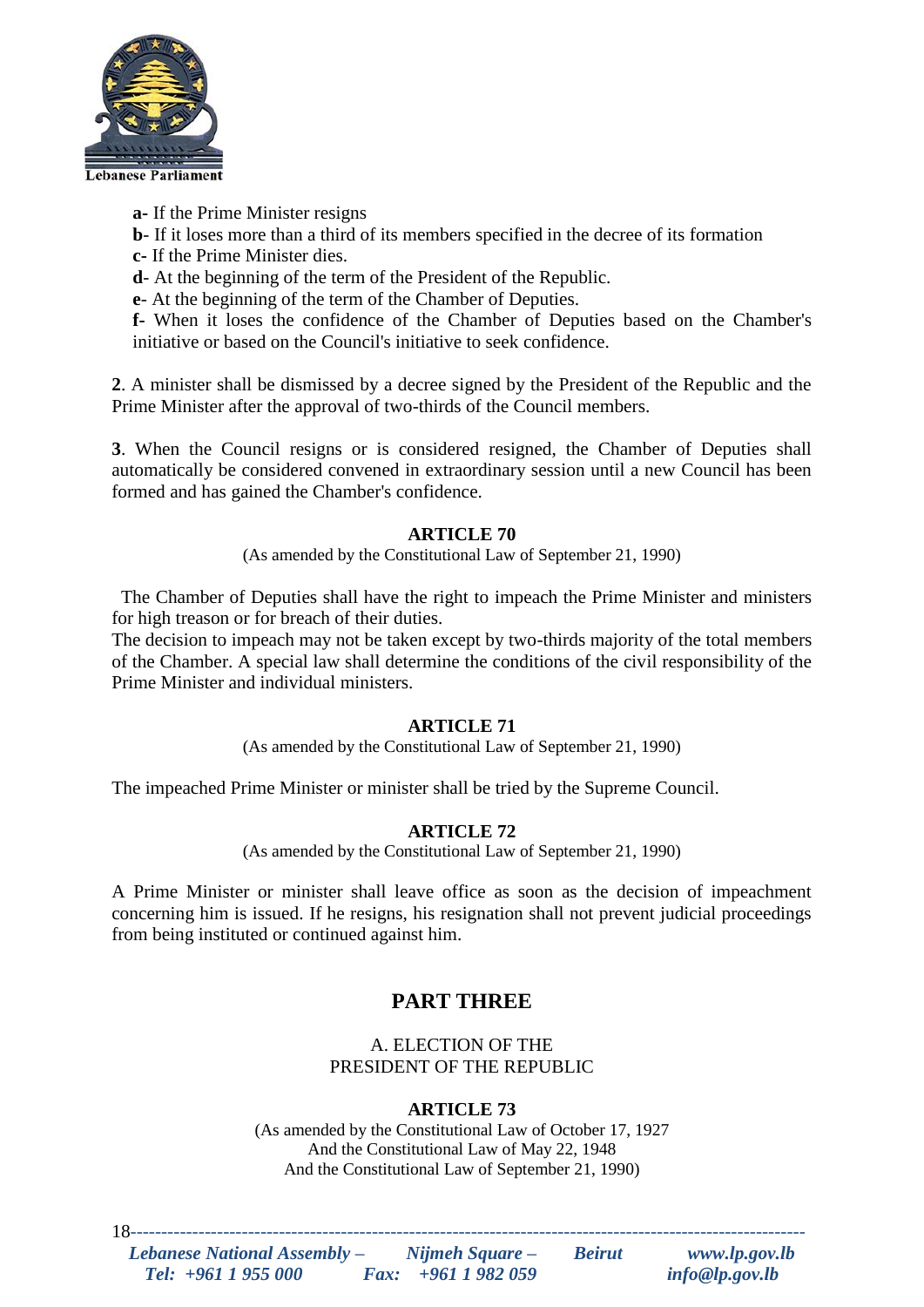

One month at least and two months at most before the expiration of the term of office of the President of the Republic, the Chamber shall be convened by its President to elect the new President of the Republic. However, should it not be convened for this purpose, the Chamber shall meet automatically on the tenth day preceding the expiration of the President's term of office.

# **ARTICLE 74**

(As amended by the Constitutional Law of October 17, 1927)

Should the Presidency become vacant through the death or resignation of the President or for any other cause, the Chamber shall meet immediately and by virtue of the law to elect a successor. If the Chamber happens to be dissolved at the time the vacancy occurs, the electoral bodies shall be convened without delay and, as soon as the elections have taken place, the Chamber shall meet by virtue of the law.

## **ARTICLE 75**

(As amended by the Constitutional Law of October 17, 1927)

The Chamber meeting to elect the President of the Republic shall be considered an electoral body and not a legislative assembly. It must proceed immediately, without discussion or any other act, to elect the Head of the State.

# B. AMENDING THE CONSTITUTION

## **ARTICLE 76**

(As amended by the Constitutional Law of October 17, 1927)

The constitution may be revised upon the suggestion of the President of the Republic. In such a case the Government shall submit a bill law to the Chamber of Deputies.

## **ARTICLE 77**

(As amended by the Constitutional Law of October 17, 1927 And the Constitutional Law of September 21, 1990)

The constitution may also be revised upon the request of the Chamber of Deputies. In such a case the following procedures shall be observed:

19*-------------------------------------------------------------------------------------------------------------* During an ordinary session and upon the proposal of a least ten of its members, the Chamber of Deputies may propose by a two-thirds majority of the total members lawfully composing the Chamber, the revision of the constitution. However, the articles and the issues referred to in the proposal must be clearly defined and stated. The President of the Chamber shall then transmit the recommendation to the Government requesting it to prepare a bill relating thereto. If the Government approves the proposal of the Chamber by a two-thirds majority, it must prepare the draft amendment and submit it to the Chamber within four months. If it does not approve it shall return the decision to the Chamber for reconsideration. If the Chamber insists upon the proposal by a three-fourths majority of the total members lawfully composing the Chamber, the President of the Republic has then either to comply with the Chamber's or to ask the Council of Ministers to dissolve the Chamber and to hold new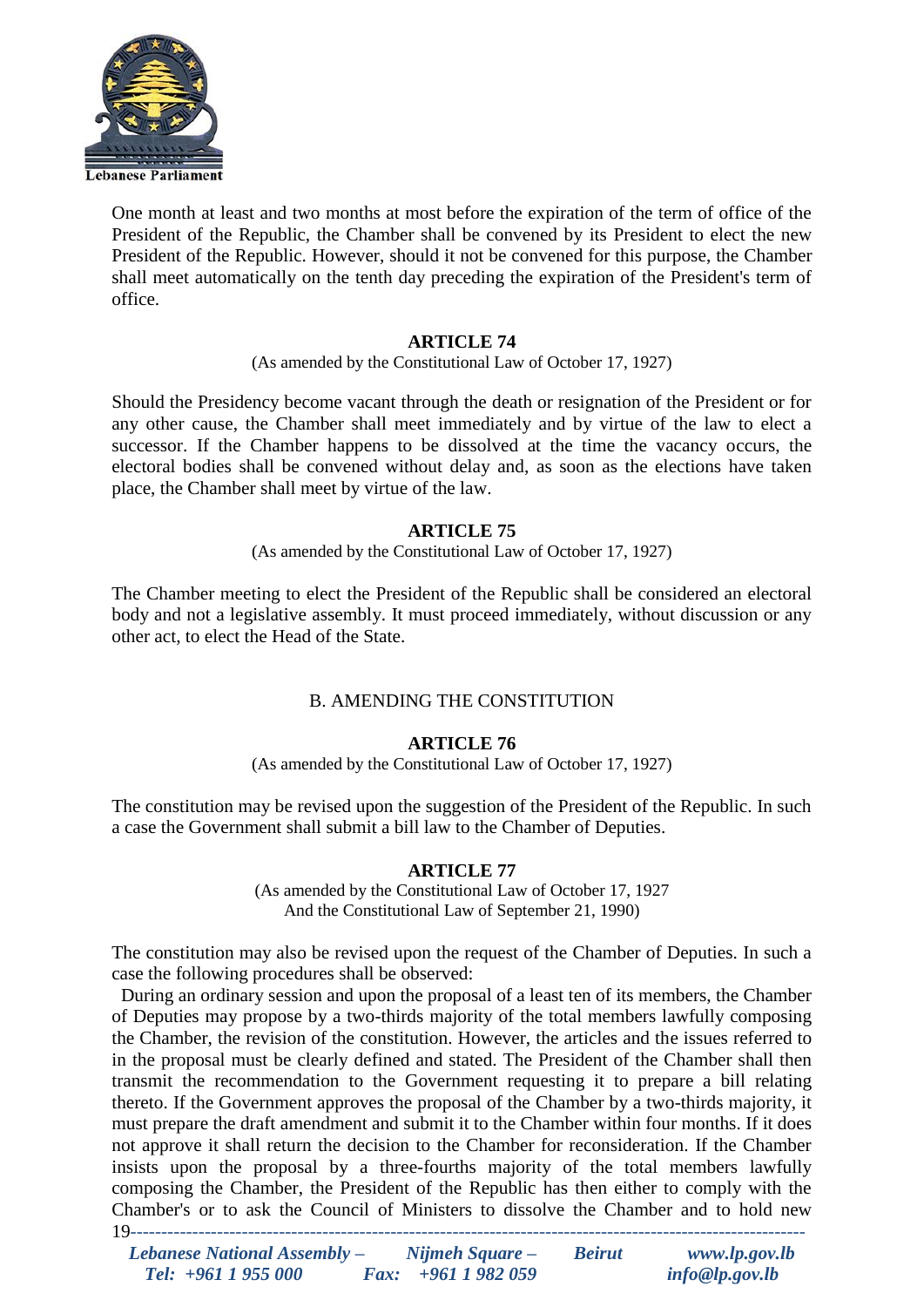

elections within three months. If the new Chamber insists on the necessity of amending, the Government must acquiesce and submit the draft amendment within four months.

## C: PROCEDURE OF THE CHAMBER OF DEPUTIES

# **ARTICLE 78**

(As amended by the Constitutional Law of October 17, 1927)

When a bill dealing with a constitutional amendment is submitted to the Chamber, it must confine itself to its discussion before any other work until a final vote is taken. It may discuss and vote only on articles and the questions clearly enumerated and defined in the bill submitted to it.

## **ARTICLE 79**

(As amended by the Constitutional Law of October 17, 1927 And the Constitutional Law of September 21, 1990)

When a bill dealing with a constitutional amendment is submitted to the Chamber, it cannot discuss it or vote upon it except when a majority of two-thirds of the members lawfully composing the Chamber are present. Voting shall likewise be by the same majority.

 The President of the Republic shall be required to promulgate the law of the constitutional amendment under the same conditions and in the same form as ordinary laws. He shall have the right, after consultation with the Council of Ministers, and within the period fixed for the promulgation, to ask the Chamber to reconsider the bill, in which case the vote shall be by a two- thirds majority.

# **PART FOUR**

# MISCELLANIOUS PROVISIONS

# A: SUPREME COURT

## **ARTCLE 80**

(As amended by the Constitutional Law of October 17, 1927 And the Constitutional Law of September 21, 1990)

The Supreme Council, whose function is to try presidents and ministers, shall consist of seven deputies elected by the Chamber of Deputies and of eight of the highest Lebanese judges, according to their rank in the judicial hierarchy, or in case of equal rank, in the order of seniority. They shall meet under the presidency of the judge of the highest rank. The Decisions of condemnation by the Supreme Council shall be rendered by a majority of ten votes. A special law shall be issued to determine the procedure to be followed by this Council.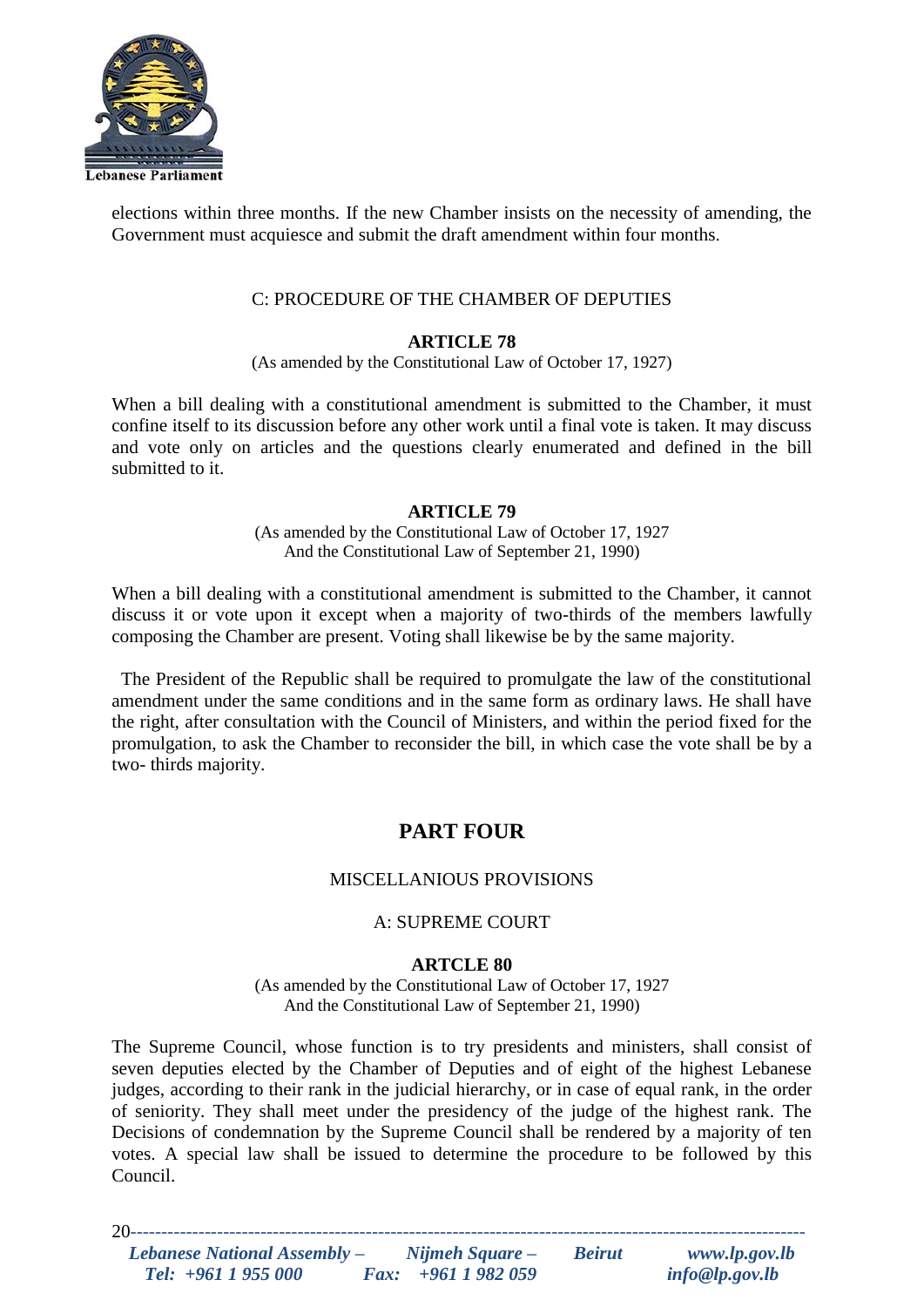

## B: FINANCES

## **ARTICLE 81**

(As amended by the Constitutional Law of January 21, 1947)

Public taxes shall be imposed and no taxes shall be established or collected in the Lebanese Republic except by a comprehensive law which shall apply to the entire Lebanese territory without exception.

## **ARTICLE 82**

No tax may be modified or abolished except by virtue of law.

## **ARTICLE 83**

Each year at the beginning of the October session, the Government shall submit to the Chamber of Deputies the general budget estimates of state expenditures and revenues for the following year. The budget is voted upon article by article.

## **ARTICLE 84**

(As amended by the Constitutional Law of October 17, 1927)

During the discussion of the budget and draft laws involving the opening of supplementary or extraordinary credits, the Chamber may not increase the credits proposed in the budget or in the draft laws mentioned above either by way of amendment or by means of a proposal. The Chamber may, however, adopt, by way of proposal, laws involving further expenditures after the close of this discussion.

## **ARTICLE 85**

(As amended by the Constitutional Law of October 17, 1927 And by the Constitutional Law of January 21, 1947 And the Constitutional Law of September 21, 1990)

No extraordinary credit may be opened except by a special law. However, should unforeseen circumstances render urgent expenditures necessary, the President of the Republic may issue a decree, based on a decision of the Council of Ministers, to open extraordinary or supplementary credits or transfer appropriations in the budget as long as these credits do not exceed a maximum limit specified in the budget law. These measures shall be submitted to the Chamber for approval at the first ensuing session.

## **Article 86**

(As amended by the Constitutional Law of October 17, 1927 And the Constitutional Law of September 21, 1990)

21*-------------------------------------------------------------------------------------------------------------* If the Chamber of Deputies has not given a final decision on the budget estimates before the expiration of the session devoted to the examination of the budget, the President of the

| Lebanese National Assembly – | Nijmeh Square –    | <b>Beirut</b> | www.lp.gov.lb  |
|------------------------------|--------------------|---------------|----------------|
| Tel: $+961$ 1 955 000        | Fax: $+9611982059$ |               | info@lp.gov.lb |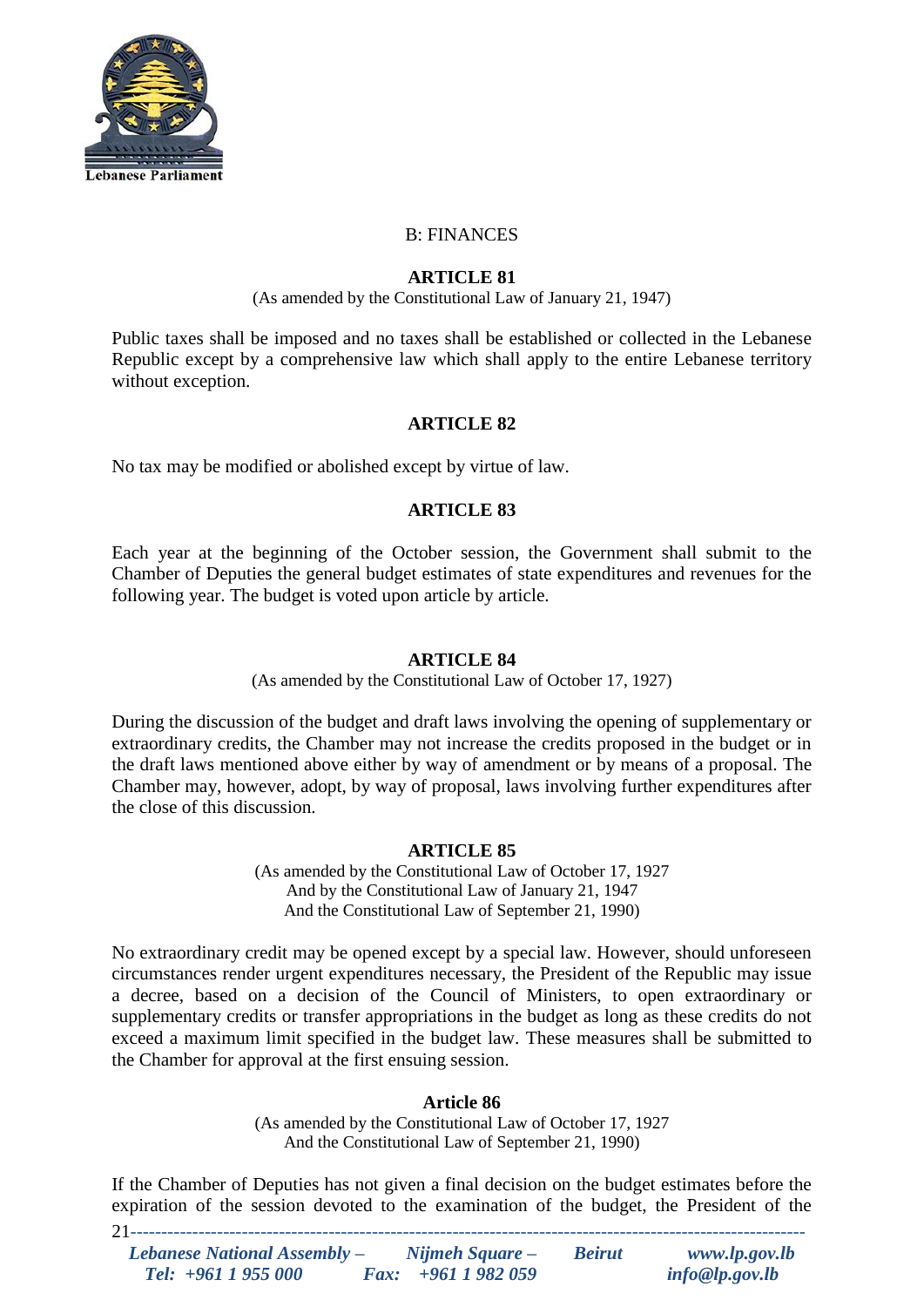

Republic, in coordination with the Prime Minister, shall immediately convene the Chamber for an extraordinary session which shall last until the end of January in order to continue the discussion of the budget. If at the end of this extraordinary session, the budget estimates have not been finally settled, the Council of Ministers may take a decision on the basis of which a decree is issued by the President giving effect to the above estimates in the form in which they were submitted to the Chamber. However, the Council of Ministers may not exercise this right unless the budget estimates were submitted to the Chamber at least fifteen days before the commencement of its session. During the said extraordinary session, taxes, charges, duties, imposts, and other kinds of revenues continue to be collected as before. The budget of the previous year shall be adopted as a basis. To this must be added the permanent supplementary credits, and from it must be deducted the permanent credits which have been dropped, and the Government shall fixe the expenditures for the month of January on the basis of the 'provisional twelfth' of the preceding year.

# **ARTICLE 87**

(As amended by the Constitutional Law of October 17, 1927)

The final financial accounts of the Administration for each year must be submitted to the Chamber for approval before the promulgation of the budget of the second year. A special law shall be issued for the setting up of an Audit office.

#### **ARTICLE 88**

No public loan or undertaking involving expenditure from the treasury funds may be contracted except by virtue of a law.

#### **ARTICLE 89**

No contract or concession for the exploitation of the natural resources of the country or a public utility service, or a monopoly may be granted, except by virtue of a law and for a limited period.

# **PART FIVE**

## PROVISIONS RELATING TO THE MANDATORY POWER AND THE LEAGUE OF NATIONS

## **ARTICLE 90**

(Abrogated by the Constitutional Law of November 9, 1943)

## **ARTICLE 91**

(Abrogated by the Constitutional Law of November 9, 1943)

## **ARTICLE 92**

(Abrogated by the Constitutional Law of November 9, 1943)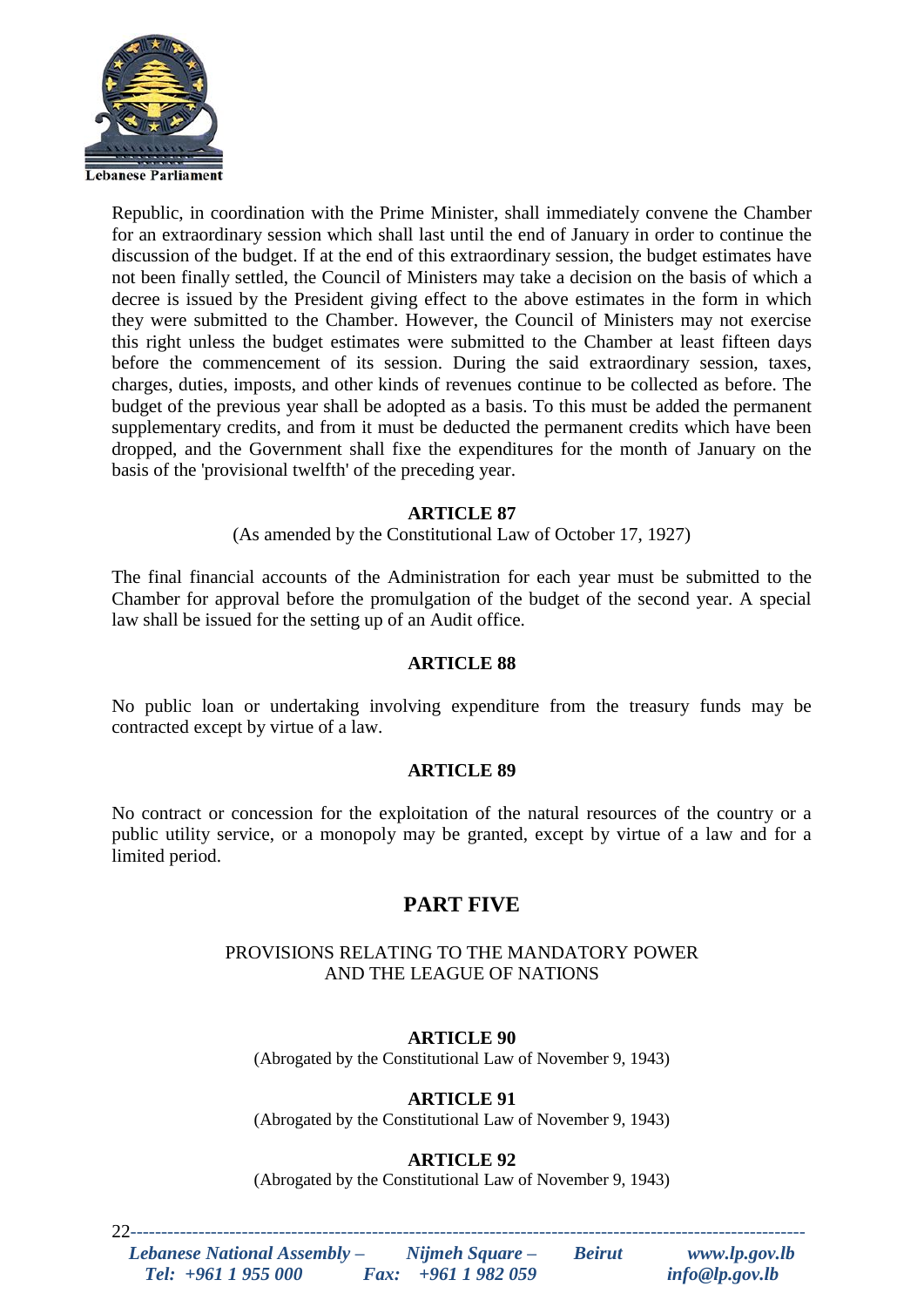

# **ARTICLE 93** (Abrogated by the Constitutional Law of January 21, 1947)

# **ARTICLE 94**

(Abrogated by the Constitutional Law of November 9, 1943)

# **PART SIX**

## FINAL AND TEMPORARY PROVISIONS

## **ARTICLE 95**

(As amended by the Constitutional Law of November 9, 1943 And the Constitutional law of September 21, 1990)

The Chamber of Deputies that is elected on the basis of equality between Muslims and Christians shall take the appropriate measures to bring about the abolition of political confessionalism according to a transitional plan. A National Committee shall be formed and shall be headed by the President of the Republic; it includes, in addition to the President of the Chamber of Deputies and the Prime Minister, leading political intellectual and social figures.

 The task of this Committee shall be study and propose the means to ensure the abolition of confessionalism, propose them to the Chamber of Deputies and the Council of Ministers, and to follow up the execution of the transitional plan.

During the transitional phase:

**a.** The sectarian groups shall be represented in a just and equitable manner in the formation of the Cabinet.

**b.** The principle of confessional representation in public service jobs, in the judiciary, in the military and security institutions, and in public and mixed agencies shall be cancelled in accordance with the requirements of national reconciliation; they shall be replaced by the principle of expertise and competence. However, Grade One posts and their equivalents shall be except from this rule, and the posts shall be distributed equally between Christians and Muslims without reserving any particular job for any sectarian group but rather applying the principles of expertise and competence.

# **ARTICLE 96**

(Abrogated by the Constitutional Law of January 21, 1947)

# **ARTICLE 97**

(Abrogated by the Constitutional Law of January 21, 1947)

# **ARTICLE 98**

(Abrogated by the Constitutional Law of January 21, 1947)